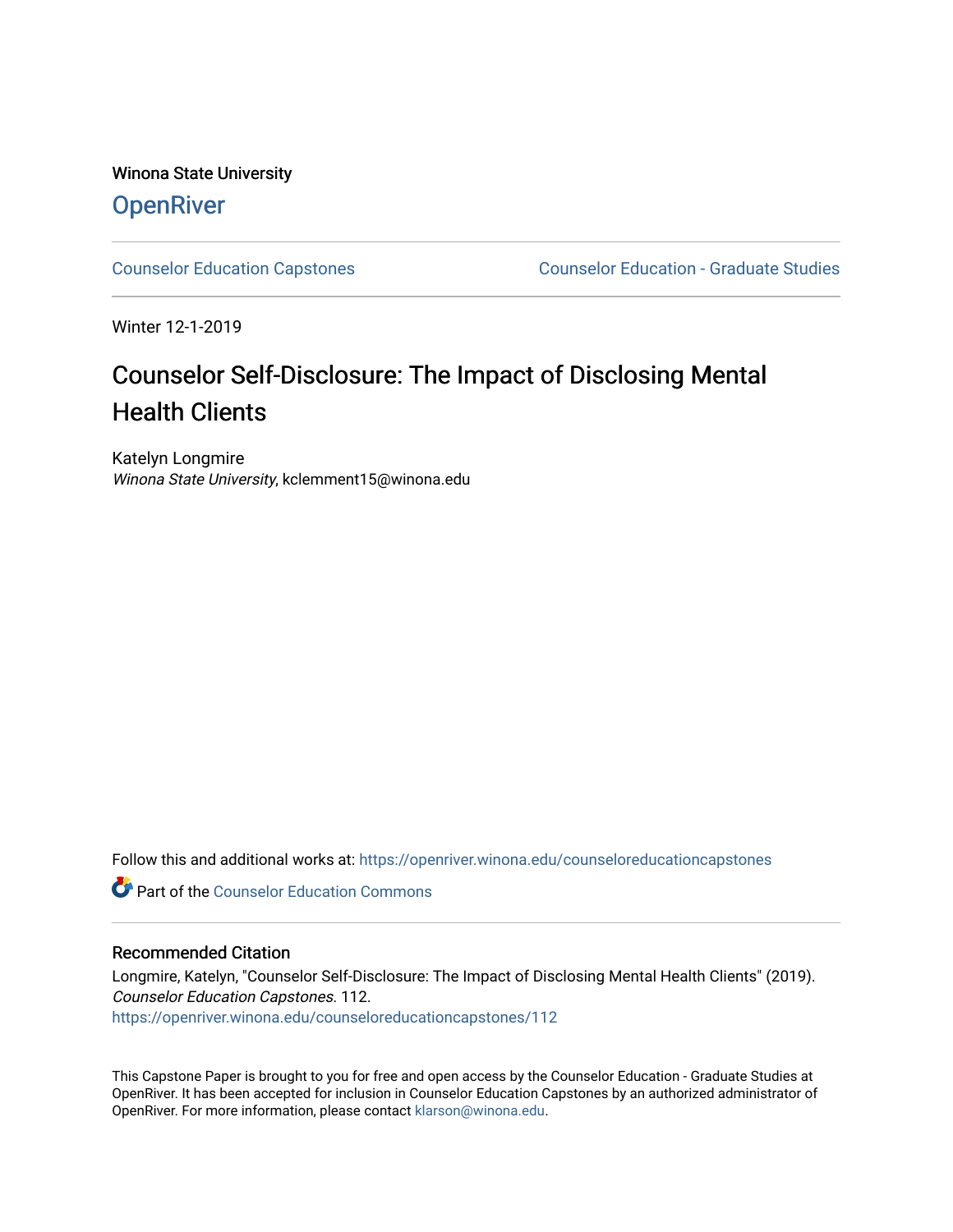Counselor Self-Disclosure: The Impact of Disclosing Mental Health to Clients

Katelyn Longmire

A Capstone Project submitted in partial fulfillment of the

requirements for the Master of Science Degree in

Counselor Education at

Winona State University

Fall 2019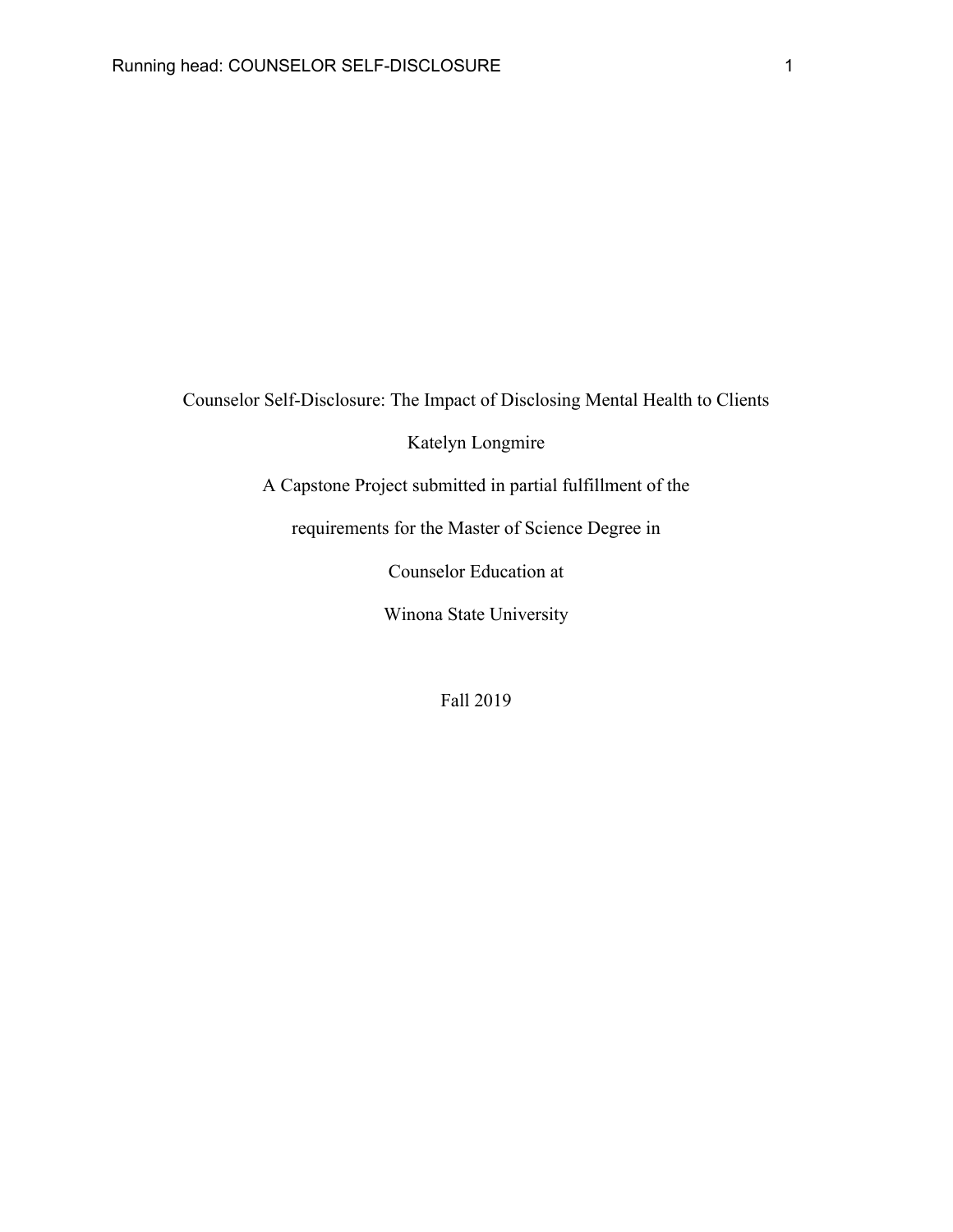Winona State University

College of Education

Counselor Education Department

# CERTIFICATE OF APPROVAL

# CAPSTONE PROJECT

Counselor Self-Disclosure: The Impact of Disclosing Mental Health to Clients

This is to certify that the Capstone Project of

Katelyn Longmire

Has been approved by the faculty advisor and the CE 695 – Capstone Project

Course Instructor in partial fulfillment of the requirements for the

Master of Science Degree in

Counselor Education

Capstone Project Supervisor: \_\_\_\_\_ \_\_\_\_\_\_\_\_\_\_\_\_\_

Approval Date: \_\_\_\_\_\_\_12.12.19\_\_\_\_\_\_\_\_\_\_\_

Mary Fawcett, Ph.D.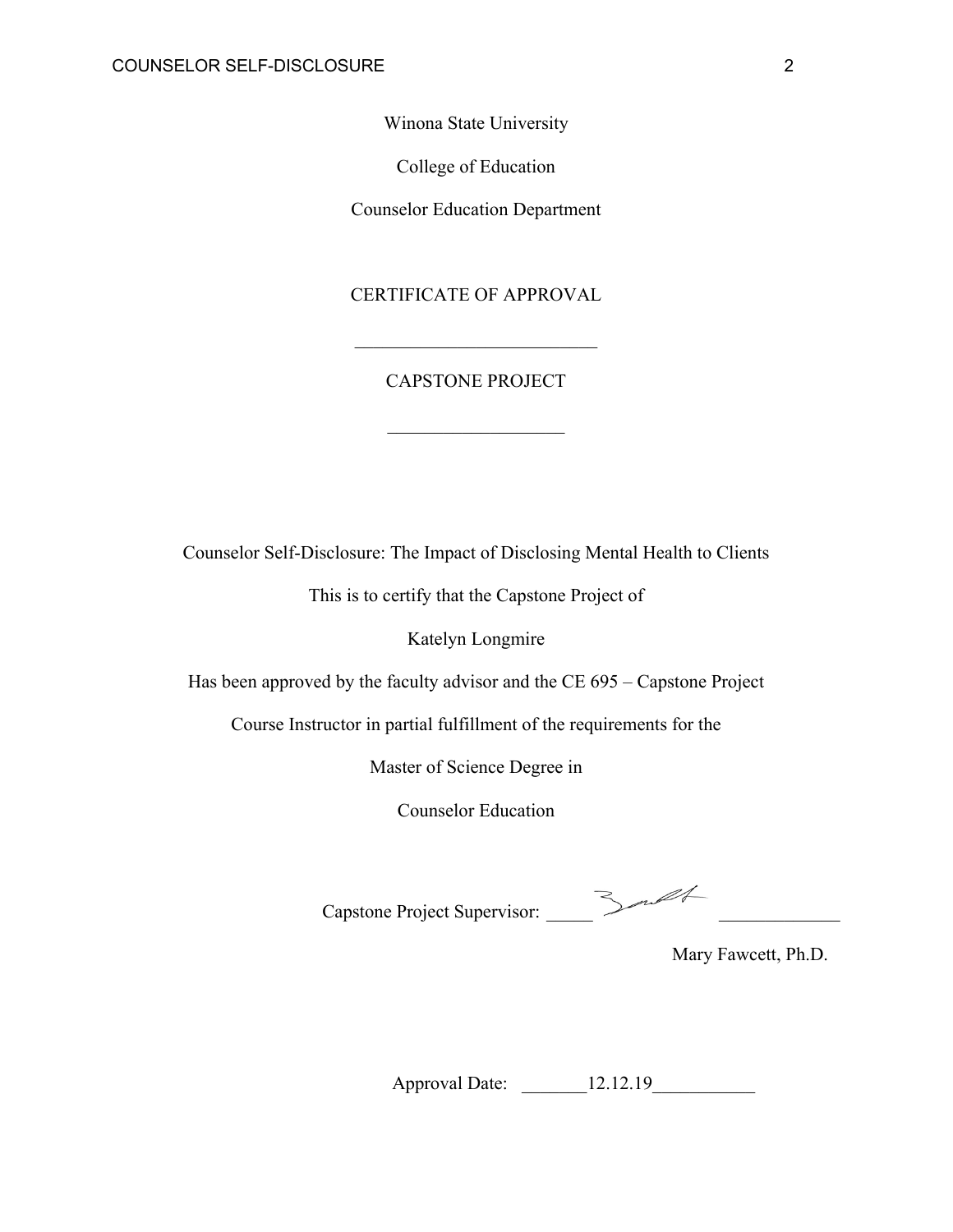# Abstract

Counselors may often hear during the course of their education, or continuing education, to use clinical judgement when determining whether or not to utilize self-disclosure with clients. It may be challenging, especially for counseling students and new counselors, to determine when and how to use self-disclosure without further direction and limited clinical experience. This paper will present a literature review of recent counselor self-disclosure research attempting to measure the skill's impact upon clients and the counseling relationship. Special attention will be given to studies which focus upon a counselor's disclosure of their own experiences with mental health. Counselor self-disclosure of mental health includes, but is not limited to, experience receiving mental health services and diagnosis of a mental health disorder. Final thoughts from the writer will be presented to summarize conclusions drawn from the current literature.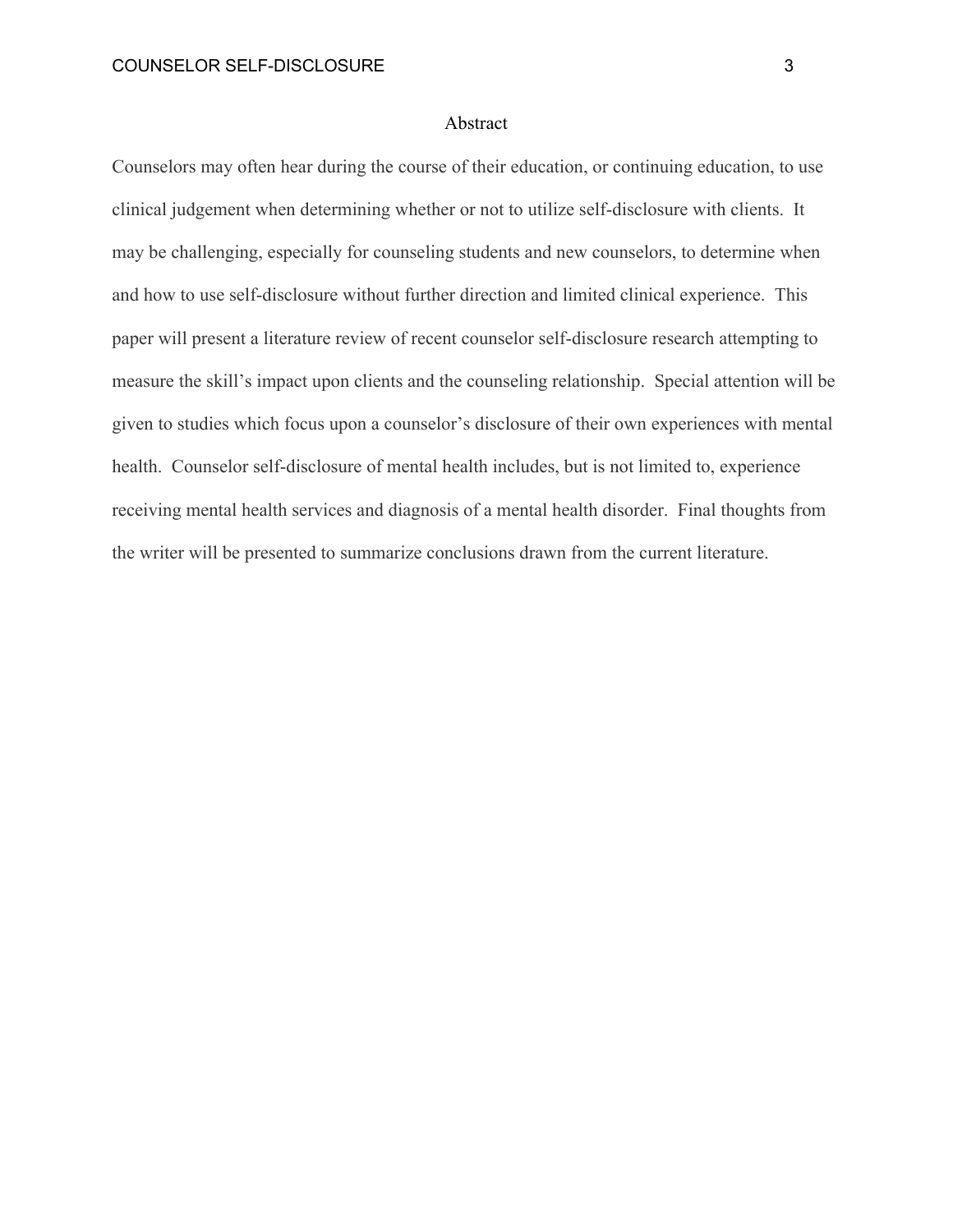# Contents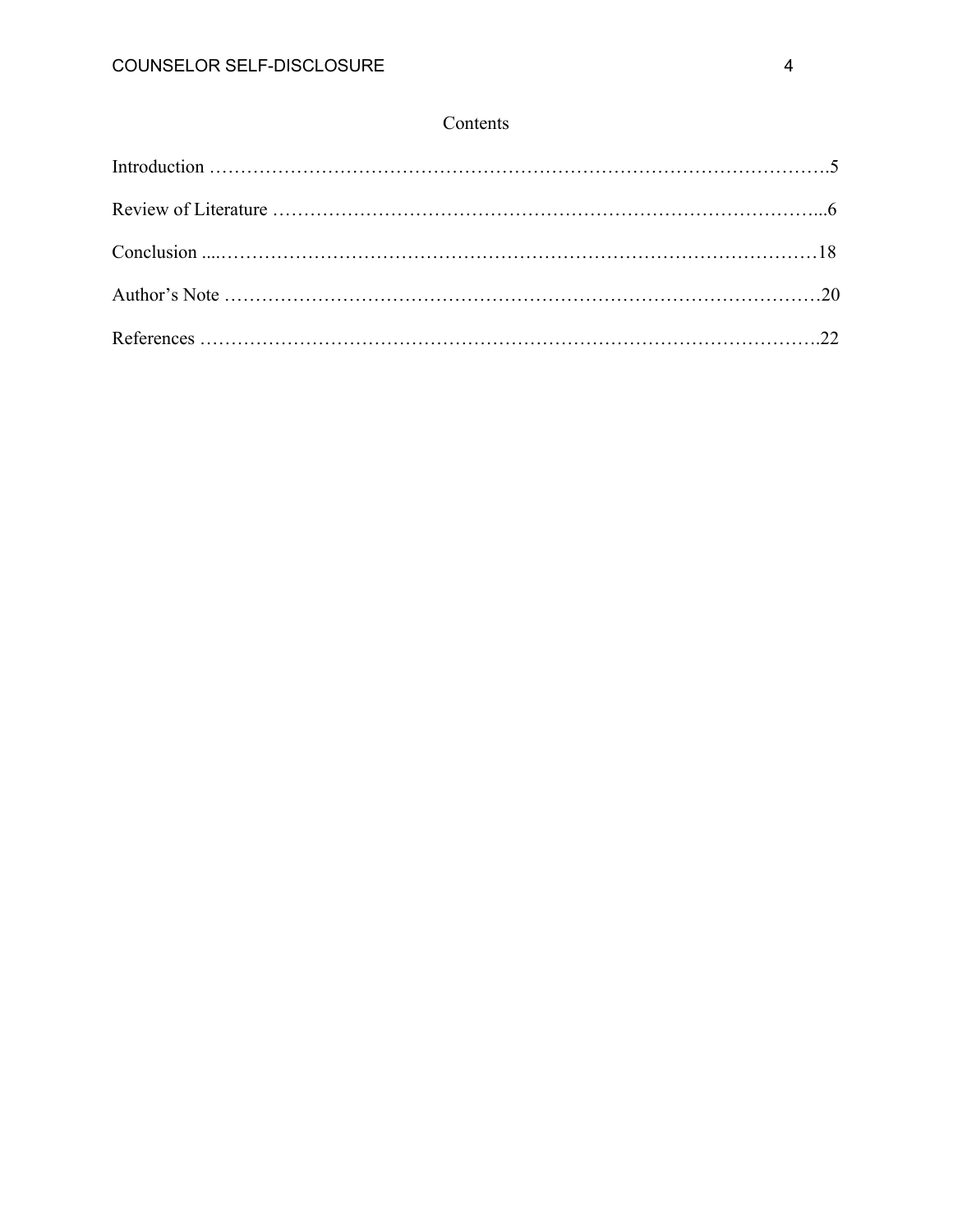Counselor Self-Disclosure: The Impact of Disclosing Mental Health to Clients

The client's best interest. This broad and general statement is perhaps used most when teaching critical thinking skills to human service providers. Counselors are often instructed to consider the client's best interest when determining the next steps in the therapeutic process. What does client's best interest truly mean? There isn't usually a clear definition provided to counselors during instruction, so counselors may often find themselves confused or seeking additional resources to determine their next move (Miller & McNaught, 2018).

A clinical scenario in which counselors may be most puzzled in determining the client's best interest is whether or not to utilize counselor self-disclosure (CSD) in session. Multiple variables affect this dilemma such as theoretical orientation, client view of self-disclosure, ethical & cultural considerations, strength of the therapeutic relationship, and the type of disclosure being considered (Knox & Hill, 2016). The ability to consider many factors and determine the most clinically appropriate time for CSD can be very challenging, especially for a novice counselor.

CSD research has gifted counselors with findings to provide counselors with suggestions for creating clinical judgements. However, very few research studies have been conducted in the clinical setting and findings sometimes show less than significant results (Elkins, Swift, & Campbell, 2017). The lack of research with clear and significant findings can create confusion in the counseling field regarding when and how to use CSD appropriately.

Research is even scarcer when seeking information about specific types of CSD. Depending on the type, an information-seeker may find very few studies examining the effects of CSD upon clients and counselors. CSD of a counselor's mental health is one such type of CSD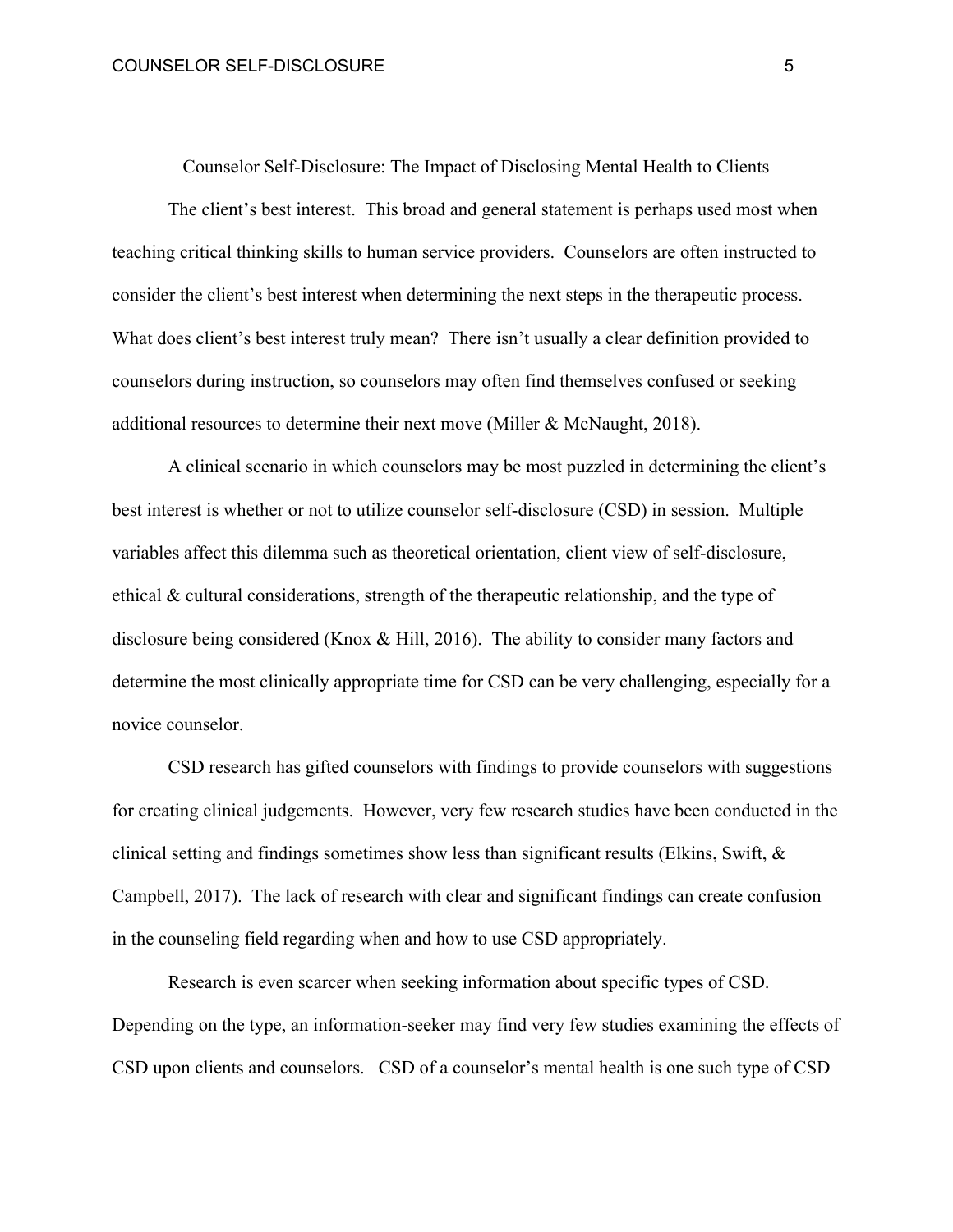with limited research available to aid counselors in determining if CSD is in the client's best interest (Somers, Pomerantz, Meeks, & Pawlow, 2014). A review of current CSD and CSD of counselor's mental health literature can provide some direction for clinical practice.

# **Review of Literature**

Despite a small body of clinical research focusing upon CSD, a body of literature exists providing information and considerations in regards to the topic. CSD is an umbrella term for many specific types of CSD. To address this, an overview of types, teachings, and ethical considerations is reviewed. CSD of a counselor's mental health is a distinct subtype of CSD and to determine whether or not a counselor should disclosure their mental health status, research and literature is available to assist in a counselor's decision-making process. CSD research and literature reviewed can be applied in the clinical setting to support both counselor and client in establishing and maintaining a therapeutic relationship.

# **Introduction to CSD**

Self-disclosure, in a therapeutic setting, can be defined as a counselor verbally revealing something personal about themselves (Knox & Hill, 2016). For each counselor, self-disclosure can have a unique meaning because CSD exists on a continuum. On one end of the continuum, a counselor reveals nothing to a client about their thoughts and feelings; on the other end, the counselor is totally open with the client revealing all. Along this continuum, there are also different types of CSD a counselor can actively choose to utilize in therapy.

Current literature often focuses on two different types of CSD, immediate and nonimmediate (Ziv-Beiman & Shahar, 2016). Immediate disclosure occurs when a therapist reveals their thoughts, feelings, and opinions in relation to the client and/or the counseling process. Non-immediate disclosure is the sharing of a therapist's personal experience outside of session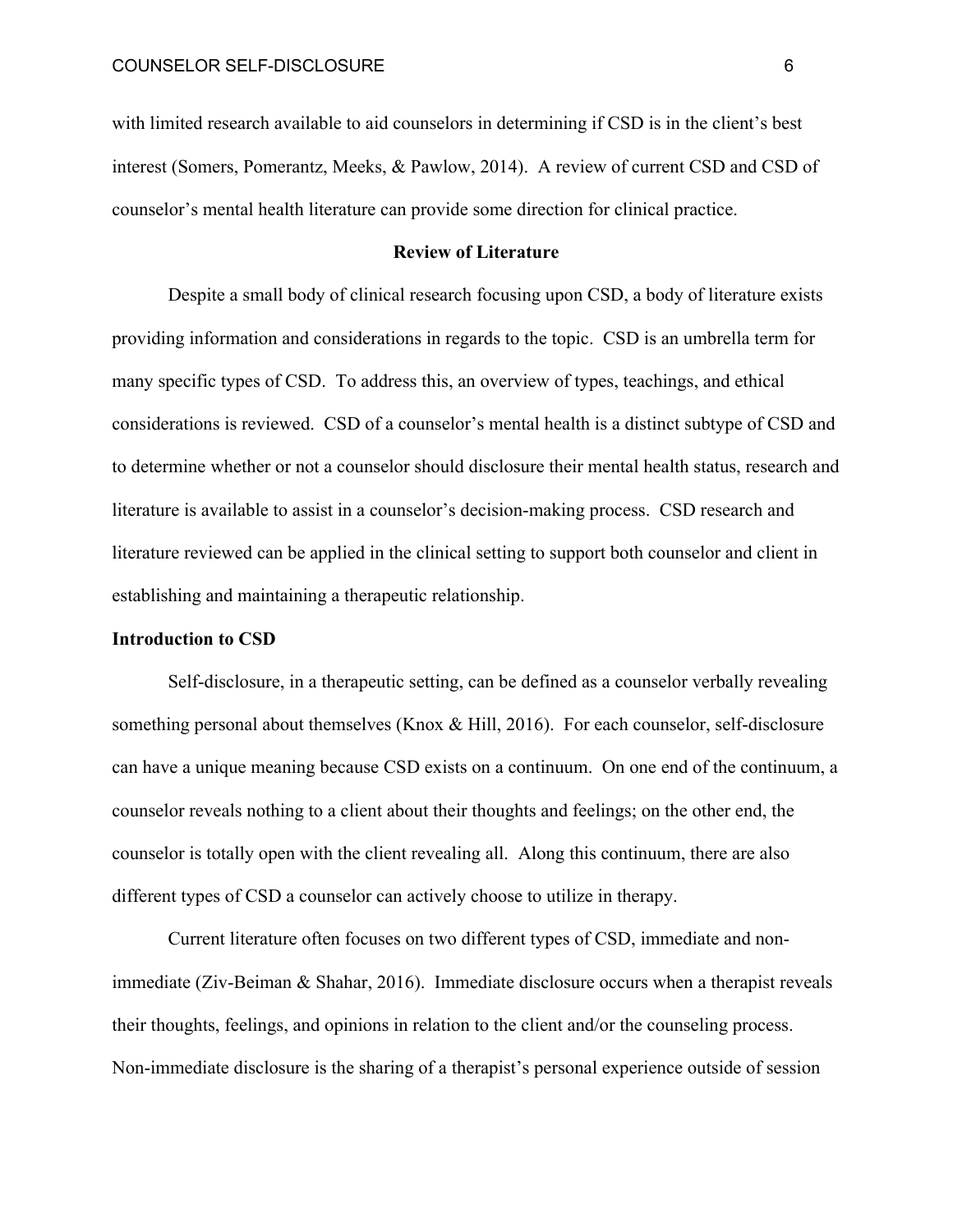(i.e. biographical information, hobbies, coping skills). Research has sought to determine the effects of immediate and non-immediate CSD on both counselors and clients.

In general, research findings regarding the effectiveness of utilizing CSD in session has been mixed (Ziv-Beiman, 2013). Some research results indicate that after CSD clients' feel more humanized, trusting of their counselor, and hope (Audet, 2011; Yeh & Hayes, 2011). CSD can have a negative effect on clients such as questioning of a counselors competence and professionalism, transference, and feeling responsible for the counselor's well-being (Audet, 2011; Miller & McNaught, 2018). Despite a concern for the possible negative effects CSD could have upon clients, surveys of counseling practices estimate approximately 90% of practicing therapists use CSD (Yeh & Hayes, 2011). Overall, it appears the type and frequency of CSD used may have the greatest impact upon clients.

# **Theoretical influence upon CSD.**

The type and frequency of CSD used by a counselor is often influenced by their personality, theoretical orientation, and clinical experience (Audet, 2011). A counselor's personality usually influences their theoretical orientation and each theoretical orientation often teaches the use of CSD in a distinctive way (Knox & Hill, 2016). Psychodynamic and psychoanalytic, humanistic, cognitive-behavioral, & multicultural and feminist theories' CSD stances will be highlighted.

Psychodynamic and psychoanalytic therapies have traditionally discouraged all types of CSD due to concern about disclosures leading to an inability for the counselor to be unbiased. However, as the theoretical orientation has evolved, counselors identifying with the theories have begun to embrace CSD to a limited extent. Currently, most psychodynamic/psychoanalytic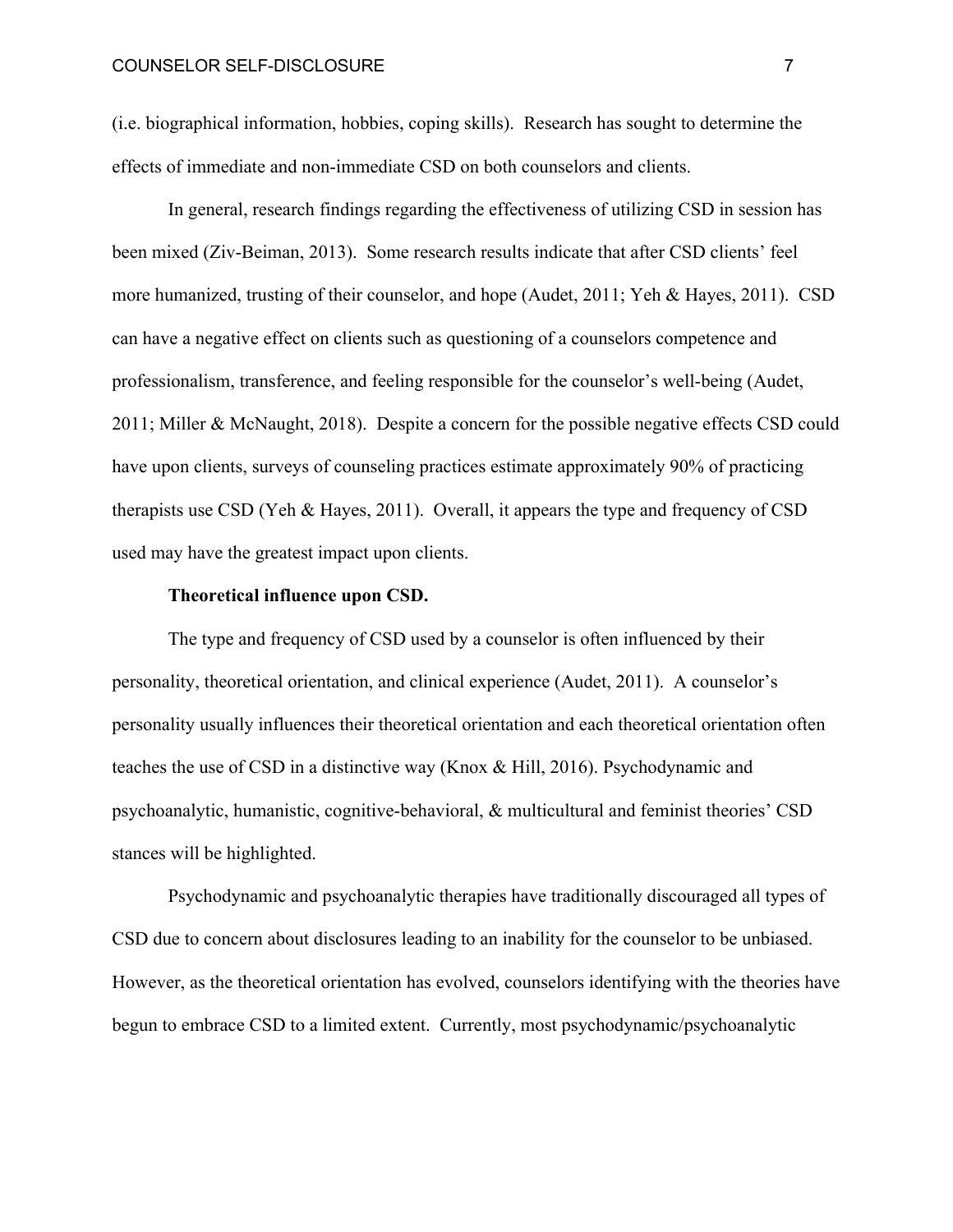counselors practice CSD when they have determined that doing so will model an emotional release and strengthen the therapeutic relationship (Audet, 2011; Knox & Hill, 2016).

Humanistic counselors often fully embrace the use of CSD in session. Proponents of this orientation assert that disclosures show genuineness and openness. Additionally, CSD can demystify the counseling process, increase a client's feelings of trust, and assist in balancing the client-counselor power dynamic. The counselor's humanness can also be revealed through CSD and facilitate a catalyst for change in the client (Audet, 2011; Knox & Hill, 2016).

Audet (2011) and Knox & Hill (2016) both agree CSD isn't often discussed in cognitivebehavioral theory. However, counselors who utilize cognitive-behavioral practices with clients tend to practice CSD to strengthen the client-counselor relationship. CSD in cognitivebehavioral theory can also allow the counselor to model and reinforce clients' thoughts and behaviors.

Mutlicultural and feminist theories embrace CSD in the clinical setting. The theories propose CSD helps to balance the power differential inherent to the counseling relationship and empower the client (Audet, 2011). Mutlicultural and feminist theories also practice disclosure to grow a feeling of solidarity between the counselor and client, facilitate a catalyst for change, reduce shame within the client regarding help-seeking behaviors, and provide the client with more information to make an informed decision about seeking/continuing services (Knox & Hill, 2016).

Regardless of one's theoretical orientation, a counselor's clinical experiences can help to determine the type and frequency of CSD used in session. Research focusing on CSD decision making has revealed there may be a pattern in the clinical decision making process (Miller  $\&$ McNaught, 2018). To decide if CSD is in the client's best interest counselors evaluate if CSD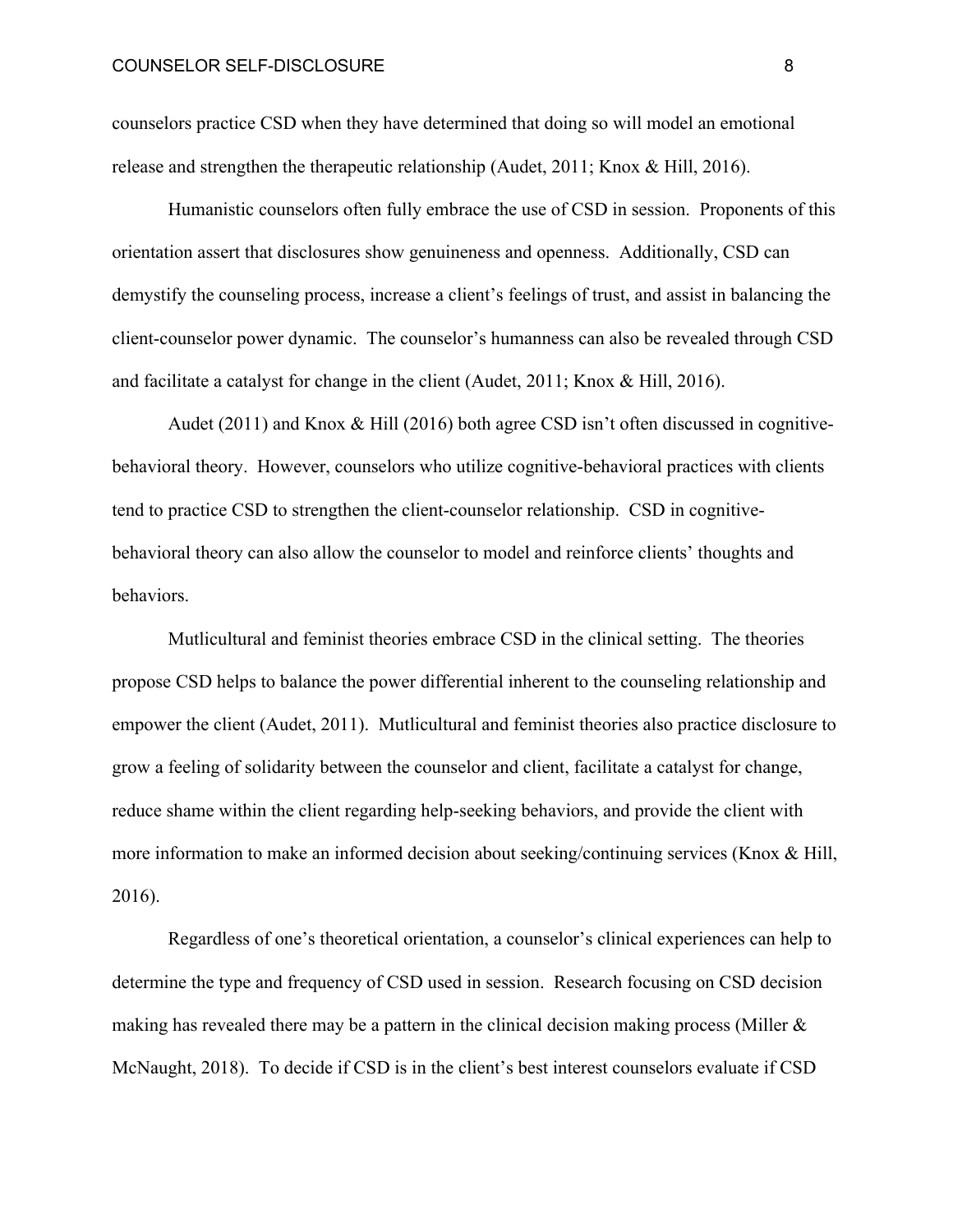will be used as a tool for change or to build the relationship. Once the purpose is determined, counselors consider if the disclosure is a good match for the client's personality, goals, and values and also consider if boundaries can be maintained after the disclosure. If the counselor has determined CSD is indeed for the client's best interest, the counselor should evaluate postdisclosure the effectiveness of the intervention.

Novice counselors may struggle to determine if and when to practice CSD without much clinical experience to reflect on. In fact, many counselors are trained to not practice disclosure in their program of choice and thus may experience an increase in anxious feelings regarding CSD (Knox & Hill, 2016). Counselors with limited client experience, therefore, tend to practice CSD sparingly and rely upon ethical standards to determine when to utilize CSD in their practice.

# **Ethical considerations.**

A common concern for practicing counselors contemplating the use of CSD in the clinical setting is violating their code of ethics. Within one's code of ethics lies the responsibility to establish and maintain boundaries with clients. The improper use of CSD, such as disclosing information that is irrelevant to the client's presenting concerns, could lead to clinical issues such as facilitating a feeling of friendliness with the client, shifting the focus from the client to the counselor, and creating a feeling of responsibility within the client to care for the counselor (Audet, 2011). It is important to note, however, the act of CSD is not considered unethical by most professional ethical standards. A counselor must instead evaluate whether or not their disclosure's intent is meant to be therapeutic.

It can be challenging to determine the types and frequencies of CSDs which are ethical in practice since the research regarding the therapeutic value of the intervention is mixed. The lack of a clear direction regarding the use of CSD may be due to the many variables which contribute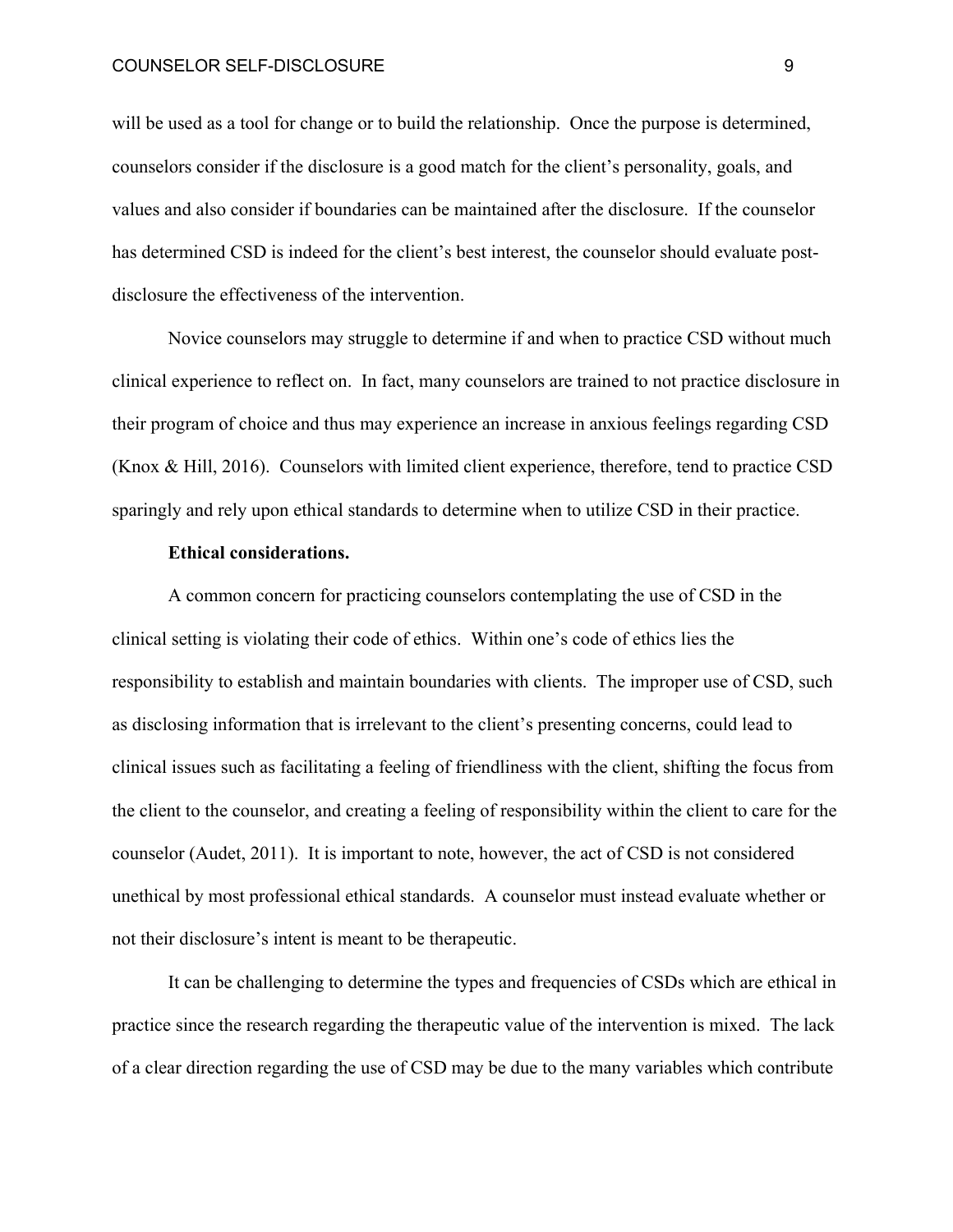#### COUNSELOR SELF-DISCLOSURE 10 10 10

to the impact CSD has upon clients. Variables include the client's perception of the counselor's expertise, the content of the disclosure, the technique used to disclose, and the client's culture (Elkins et al., 2017). What appears to be clear though, in accordance to current research, is the complete absence of CSD can be detrimental to the therapeutic process (Audet, 2011).

If never disclosing is harmful to the client and therapeutic environment, then one may consider professional suggestions regarding CSD to comply with ethical standards. Ethicists hold varying positions regarding CSD, so professionals often seek the ethical opinion of those who align with their theoretical orientation. Ethicists who identify with a risk-management view encourage practitioners to restrict their practice of CSD to protect the professional boundaries of the client-counselor relationship. In contrast, humanistic, multicultural, and feminists ethicists maintain the practice of CSD is ethical because holding boundaries which are too rigid harm the facilitation process of the therapeutic relationship (Audet, 2011).

# **Cultural considerations.**

Counselors are ethically bound to provide culturally-sensitive services to their clients. A multicultural lens is to be used with all clients to prevent harmful or ineffective counseling interventions. A counselor must possess awareness of their own culture, knowledge of other cultures, and skills which are rooted in cultural humility. Most research supports broaching, or openly confronting, cultural differences with clients is best practice (Poston & And Others, 1991). A limitation to current research is the lack of culturally-specific study designs; most research draws conclusions from a study sample of various ethnicities, with the majority of the sample being comprised of European Americans (Kim et al., 2003). Despite the limitations, CSD cultural considerations for Native Americans, African Americans, Asian Americans,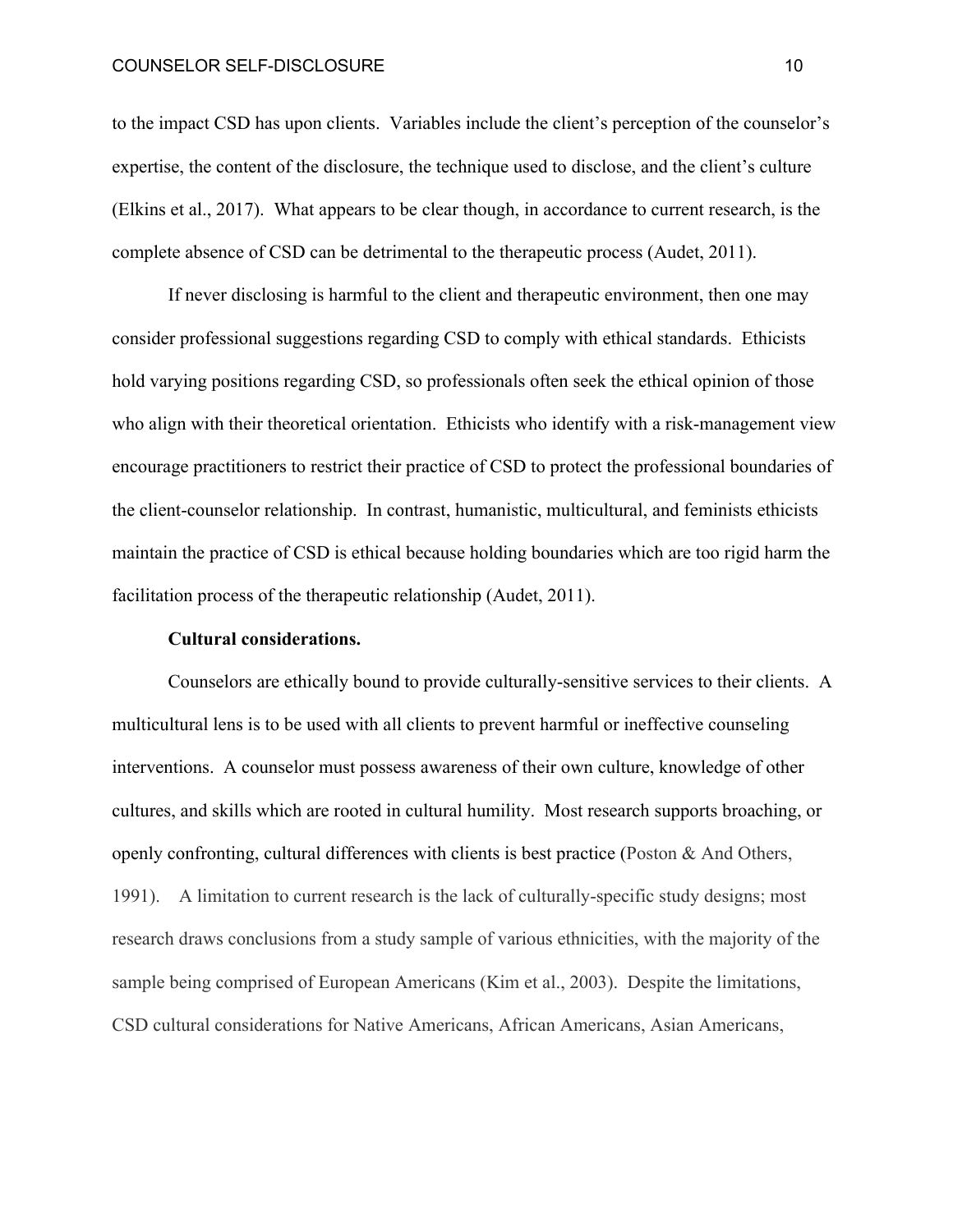#### COUNSELOR SELF-DISCLOSURE 11

LGBTQI+, and counselors who identify with a marginalized culture will be outlined to provide broad and general considerations.

Native Americans, like most marginalized cultures, tend to prefer a counselor who identifies with their culture especially if the client strongly identifies with their Native American group. However, Native American counselors may not always be available to provide counseling services, or if there is culturally similar counselor there is great diversity among tribal values. CSD can assist a counselor in building a relationship with a Native American client. Native Americans tend to prefer a counselor who practices disclosure over a counselor who does not. The act of CSD appears to communicate to the client that the counselor is both trustworthy & credible; additionally, CSD models for the Native American client the disclosure the counselor is asking the client to provide (Lokken & Twohey, 2004).

African American clients tend to mistrust counselors who do not identify with their culture. If a counselor is culturally different from an African American client, CSD can be an intervention used to increase rapport, credibility, and trust with a client. CSD of cultural differences and a willingness to explore this potential barrier has been found to improve the counseling relationship; CSD of this nature is perceived by the client to communicate an understanding of the oppression experienced by many African Americans and an openness to hearing the client's experience of oppression (Poston & And Others, 1991).

Asian American clients may also experience benefits when CSD is practiced in session. Asian Americans tend to view a counselor as an expert authority figure and the intervention of self-disclosure can be an effective modeling tool for clients. Additionally, counselors disclosing their approval of the client and offering disclosures of personal thoughts regarding a solution to a counseling issue are valued among Asian American clients. CSD appears to be valued by Asian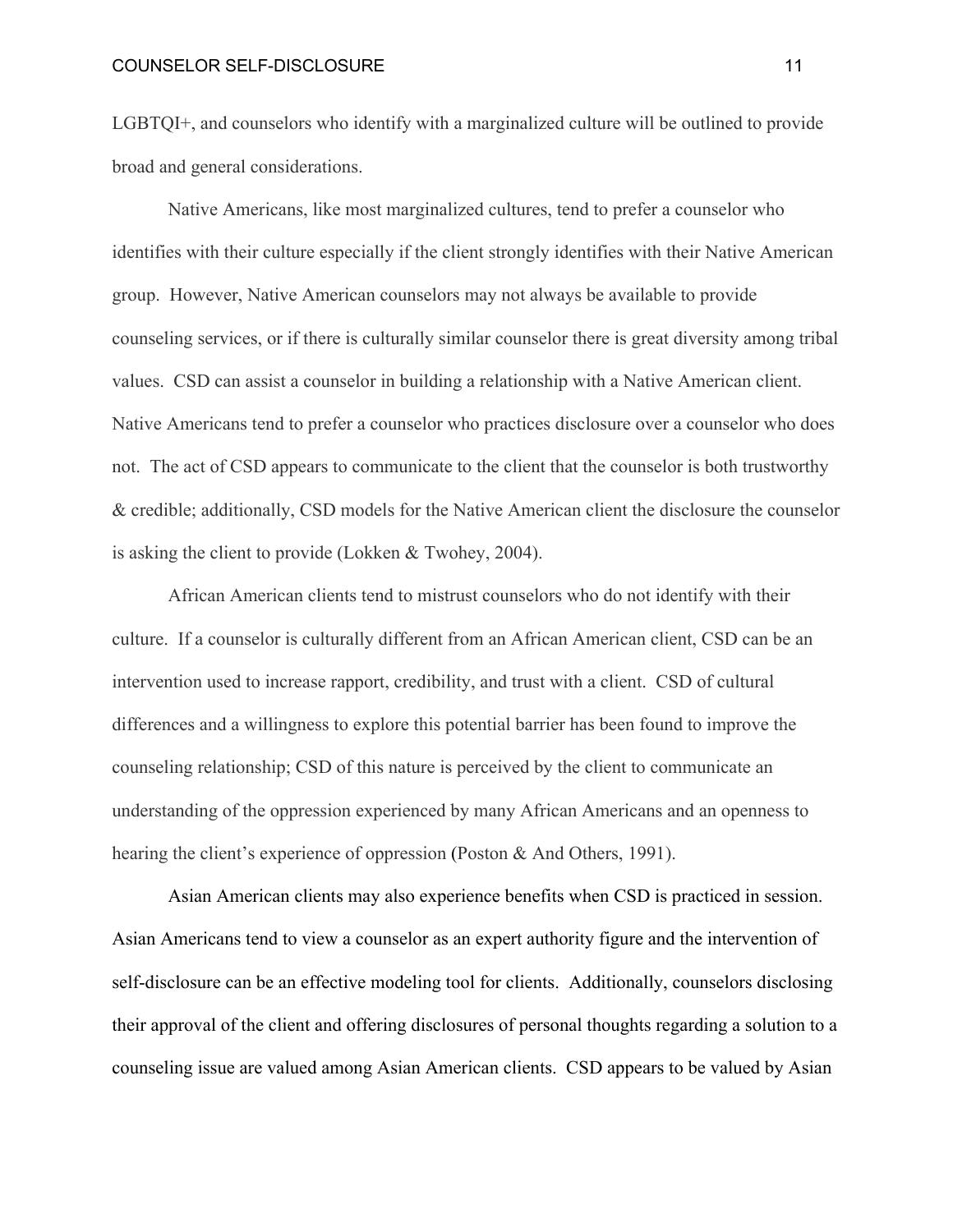#### COUNSELOR SELF-DISCLOSURE 12 20 12

American clients because of the common belief that the counselor is the expert and the client is seeking a solution to a specific issue; CSD as an intervention, therefore, may increase the client's trust in the counselor as a credible, professional helper (Kim et al., 2003).

Individuals who identify as LGBTQI+ tend to seek counseling intervention at a higher rate than peers who identify as heterosexual. Due to the prevalence of LGBTQI+ persons seeking counseling, it may be especially important for counselors to consider if CSD is an effective intervention for the group. Like other marginalized populations, individuals who identify as LGBTQI+ tend to prefer counselors who also identify with their group; clients often rate their counselor most positively if the counselor and client are culturally similar. If a counselor is culturally different, current literature reveals LGBTQI+ clients still tend to rate counselors who practice CSD as an intervention as more trustworthy and perceived as possessing counseling expertise (Borden, Lopresto, Sherman & Lyons, 2010).

CSD of a counselor's own identification with a marginalized population appears to be well received by clients, as supported by current research. Recent literature suggests that a counselor who practices the disclosure of their identification with a marginalized population (i.e. individuals with a disability, individuals whose first language is not English, persons of color, etc.) positively impact their client. Clients who receive this type of CSD tend to report they view their counselor as cognitively flexible, open to experiences, and self-aware (Choi, Mallinckrodt, & Richardson, 2015). However, exceptions to the general finding exist if a counselor discloses an identity which greatly challenges a client's own beliefs (ex. LGBTQI+ counselor disclosing their sexual identity to a conservative client), so counselors should also consider their client's culture before practicing CSD (Jeffery & Tweed, 2015).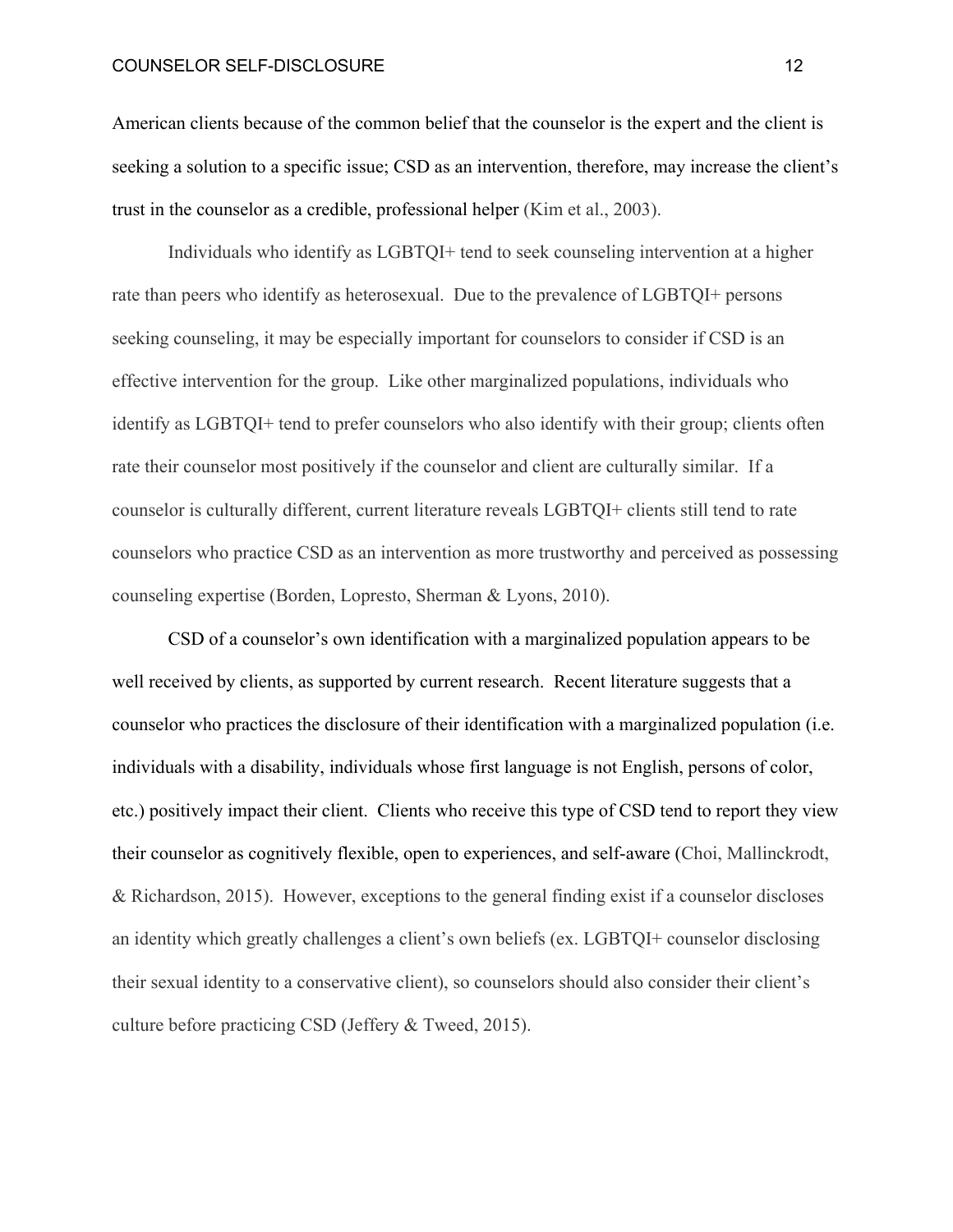A balance must be found for each clinician utilizing CSD between too much and the absence of disclosure. Support in determining one's CSD practice can be found through selfreflection, clinical experience, ethical standards, peer consults, and supervision. Although there is a bouquet of research regarding general practices for CSD and suggestions for steps to take to determine when to practice CSD, there are many gaps in the research. For the purposes of this paper, a gap of particular focus is the practice of counselor's disclosing their own mental health to clients.

## **CSD of Mental Health**

We all have mental health, and counselors are no different. Many counseling programs encourage their counseling students to seek individual counseling both during and after the program; some programs require their students to receive counseling for a duration of time to meet graduation requirements (Elkins et al., 2017). Despite the prevalence of mental health challenges experienced by those working in the counseling field, counselors are often not given direction as to if and how their mental health should be disclose to their clients. Counselors must then determine if CSD of mental health is appropriate based upon current research, their own values & beliefs, and their client's views of mental health.

#### **Research findings.**

Very few quantitative studies designed to measure client response to CSD of mental health have been conducted. In an original study, Fox, Strum, and Walters (1984) measured the impact upon clients after reading a vignette. Participants were assigned to read a vignette describing either CSD of past experience as a client or non-disclosure. Results suggested clients rate therapists more positively after CSD when compared to individuals who read non-CSD vignettes.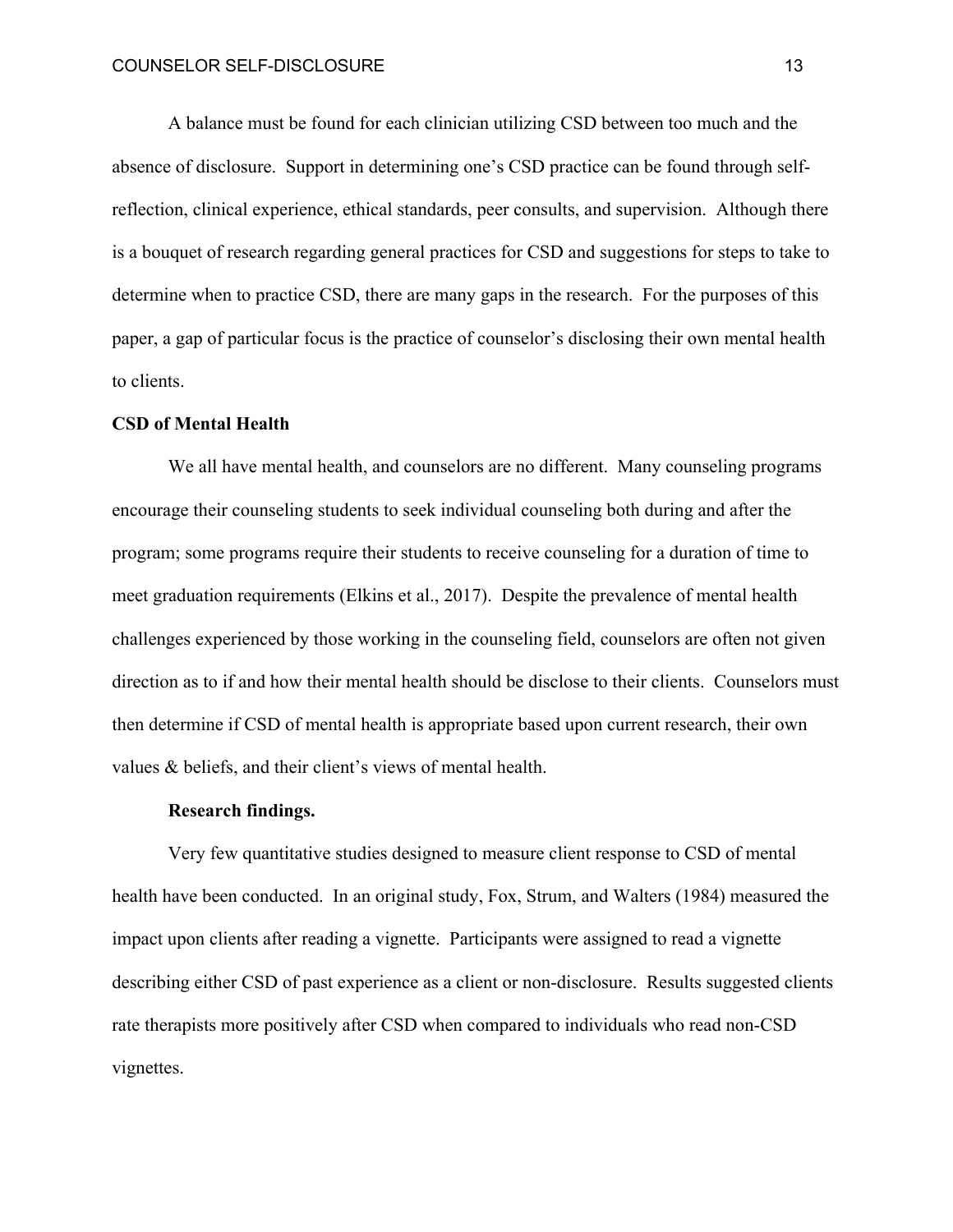Somers et al. (2014) replicated the study by measuring college students' responses to counseling vignettes of providers disclosing mental health status. Results suggested clients rate providers more positively when mental health is disclosed versus when it is not. Both studies, original and replicated, measured client response to CSD using an author developed Likert scale.

The limited quantitative research using a valid and reliable assessment leaves more to be desired in regard to scientific research of CSD of mental health. Additionally, research is lacking which addresses the multicultural elements of CSD of mental health. Overall, most literature supports that CSD of mental health most likely does not significantly impact the counseling relationship (Elkins et al., 2017). Beyond scientific research, current literature exists to supplement the decision-making process for counselors determining when and if to disclose their mental health.

# **Perspective of the counselor.**

Surveys and studies of counseling professionals imply many counselors seek mental health services. It is estimated that between two-thirds and three-fourths of therapists have been a client of mental health services (Armour, 2007). Counseling programs may influence the prevalence of treatment; dependent upon a program's accreditation and ethical standards, students may be required to attend personal therapy to graduate (Elkins et al., 2017). It is estimated that approximately one-third of counselors first experienced personal therapy in graduate school (Armour, 2007), perhaps because of schools sometimes requiring participation in mental health services.

Most counseling professionals report positive experiences from personal therapy. Commonly cited reasons for seeking mental health services are concerns about depression, motivation to address anxiety surrounding their counseling practice, personal issues, and desire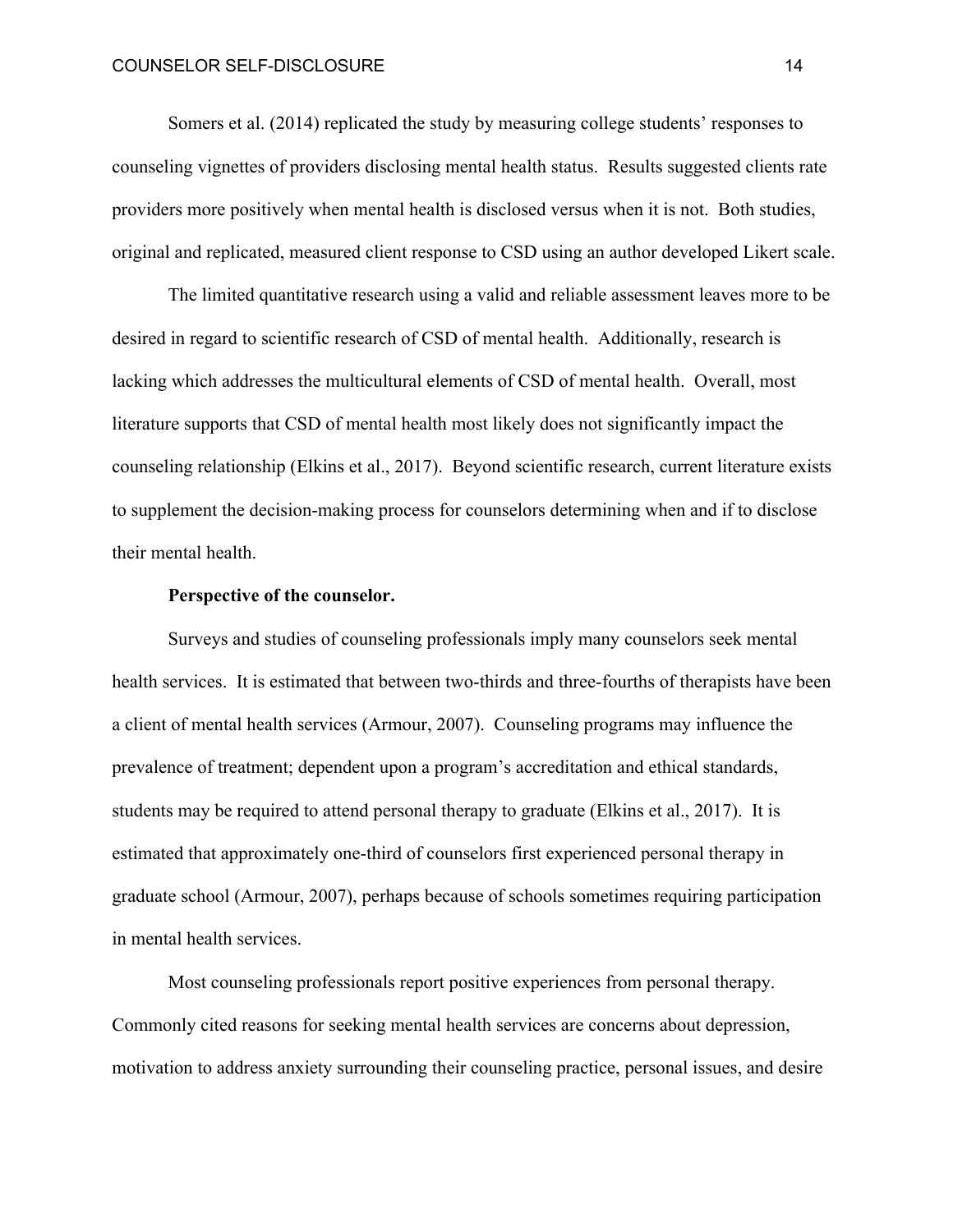to be a better counselor (Armour, 2007). Reported benefits include decreased stress, increased awareness of possible countertransference issues, increased empathy for clients, and personal growth (Elkins et al., 2017).

When calculating if and when a disclosure is in the client's best interest, counselors may experience a more positive, or at least neutral, response from a client if they disclose a resolved mental health experience (Elkins et al., 2017; Miller& McNaught, 2018). Possible benefits of disclosing one's mental health to a client may include inducing a feeling of universality, balancing the client-counselor power dynamic, and providing hope by sharing their positive experiences with counseling (Yeh & Hayes, 2011). Despite the many possible benefits of CSD of mental health from the counselor's perspective, scholarly literature supports the client's attitudes may have a stronger influence upon a successful CSD experience.

# **Perspective of the client.**

A client's attitudes towards the counseling process, counselor, and mental health concerns can be influenced by a number of factors. Of particular concern is society's perception of both mental health and seeking help for challenges. Strong messaging received from the media can greatly influence an individual's understanding of the counseling process and the effectiveness of seeking help (Armour, 2007). Individuals may also identify with the messaging received from society about mental health, and feel stigmatized for either experiencing mental health challenges or seeking help to address their concerns.

The media's portrayal of counseling may raise concern in a number of individuals about the process and the professionalism of counselors. Depending upon the media's representation, mental health professionals may be unflatteringly represented as cartoonish, villainous, or unethical (Armour, 2007). Now that media is more accessible than ever to folks, counselors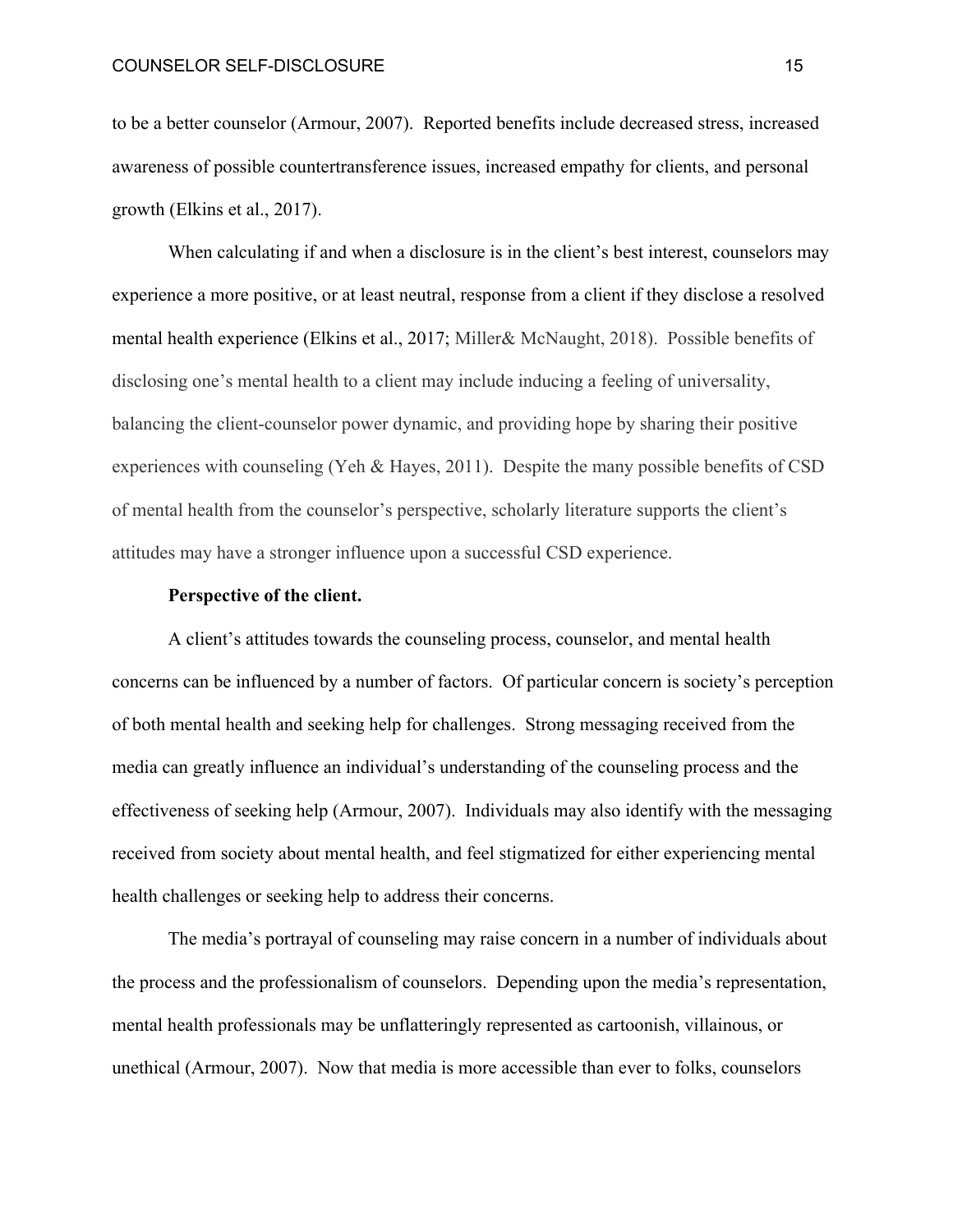#### COUNSELOR SELF-DISCLOSURE 16

must consider how, if at all, the representation of their profession influences clients walking into their office. Negative perceptions of counselors, held by clients, may include a lack of ability to respect boundaries (especially sexual), inability to empathize with others, and a predisposition to label clients as "crazy". Despite the often negative depiction of counselors presented, most clients report they support counselors receiving psychotherapy, but may not want to have the counselor's treatment disclosed to them in session (Elkins et al., 2017).

Recent CSD of mental health literature has investigated if clients' attributes, such as identification with the stigma of mental health and culture, contribute to their perception of CSD of mental health. The stigma of challenges with mental health often influences an individual's willingness to seek and continue to receive treatment (Armour, 2007). Current publications reveal if a client identifies with the stigmatization of mental health, the client would not respond well to a counselor's disclosure of their own mental health challenges (Elkins et al., 2017). A client who feels the stigma of their mental health treatment may react to CSD of mental health by questioning the counselor's competence and professionalism. However, if the client feels acceptance around their own mental health challenges and supports others seeking help when needed, the client may respond neutrally or positively to CSD of mental health (Audet, 2011; Elkins, et al., 2017). These clients tend to respond favorably to CSD of mental health when a counselor discloses their experience with a similar mental health disorder and/or symptom (Levitt et al., 2016).

One may assume the influences listed above, such as media portrayal of mental health services and the stigma of mental health, impact the people who seek counseling services. Data collections consistently find many people in the United States experience mental illness, but often do not seek treatment at the onset of symptoms (Armour, 2007). Approximately 1 in 5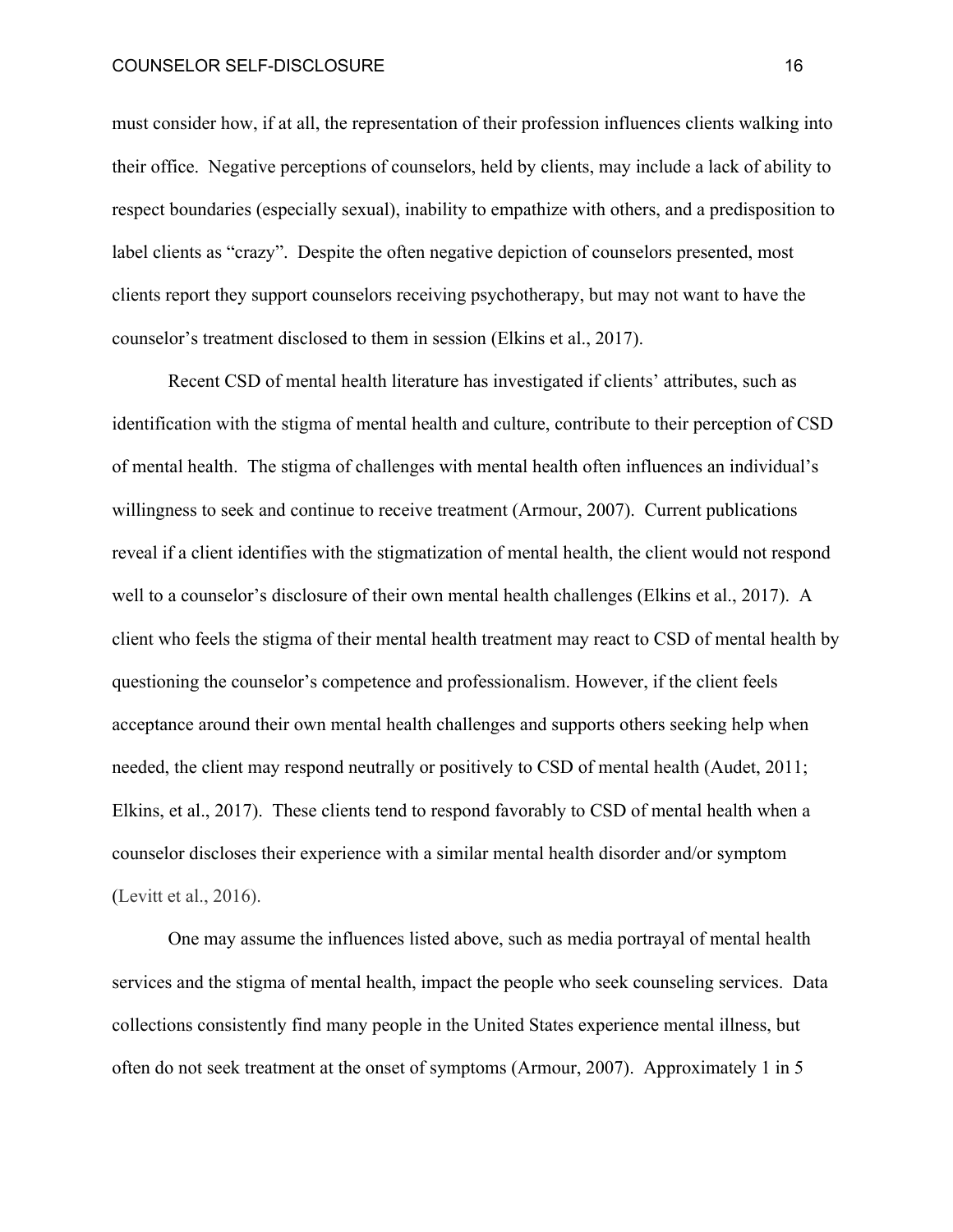people experience mental illness each year. In the United States, 43.3% of individuals sought mental health treatment in 2018, and the average person postponed seeking treatment until 11 months after first experiencing symptoms (National Institute of Mental Health, 2019). It is essential that mental health professionals consider their client's culture and perception of mental health & services when considering CSD of mental health due to the factors which may influence the client's reaction.

# **Applications to Clinical Mental Health Counseling**

Research and literature focusing on CSD can provide guidance to counselors and counselors-in-training. Through integrating one's educational and clinical experiences, and current literature direction can be provided as to better clarifying when CSD is in the client's best interest. It is of the utmost importance this information be applied to the clinical setting to best support clients in their journey towards well-being.

Current literature suggests the use of CSD, appropriately, improves the client-counselor relationship in clinical settings through influencing specific relationship factors. Clients who experience CSD in a clinical setting may feel more humanized, trust for their counselors, and hopeful about the counseling process (Audet, 2011; Yeh & Hayes, 2011). Positive effects such as these appear to have the strongest influence when CSD is used sparingly and the disclosure is of an immediate and resolved topic (Ziv-Beiman & Shahar, 2016); not practicing in this manner could have negative ethical consequences. Some research has found CSD to have either no effect or a negative effect on the client, so in the clinical setting the counselor must also consider the client's perspective to determine best-practice of CSD.

Individuals who do choose to seek help from a clinical mental health counselor bring in their own unique culture. Dependent upon culture, a client may value CSD for reasons such as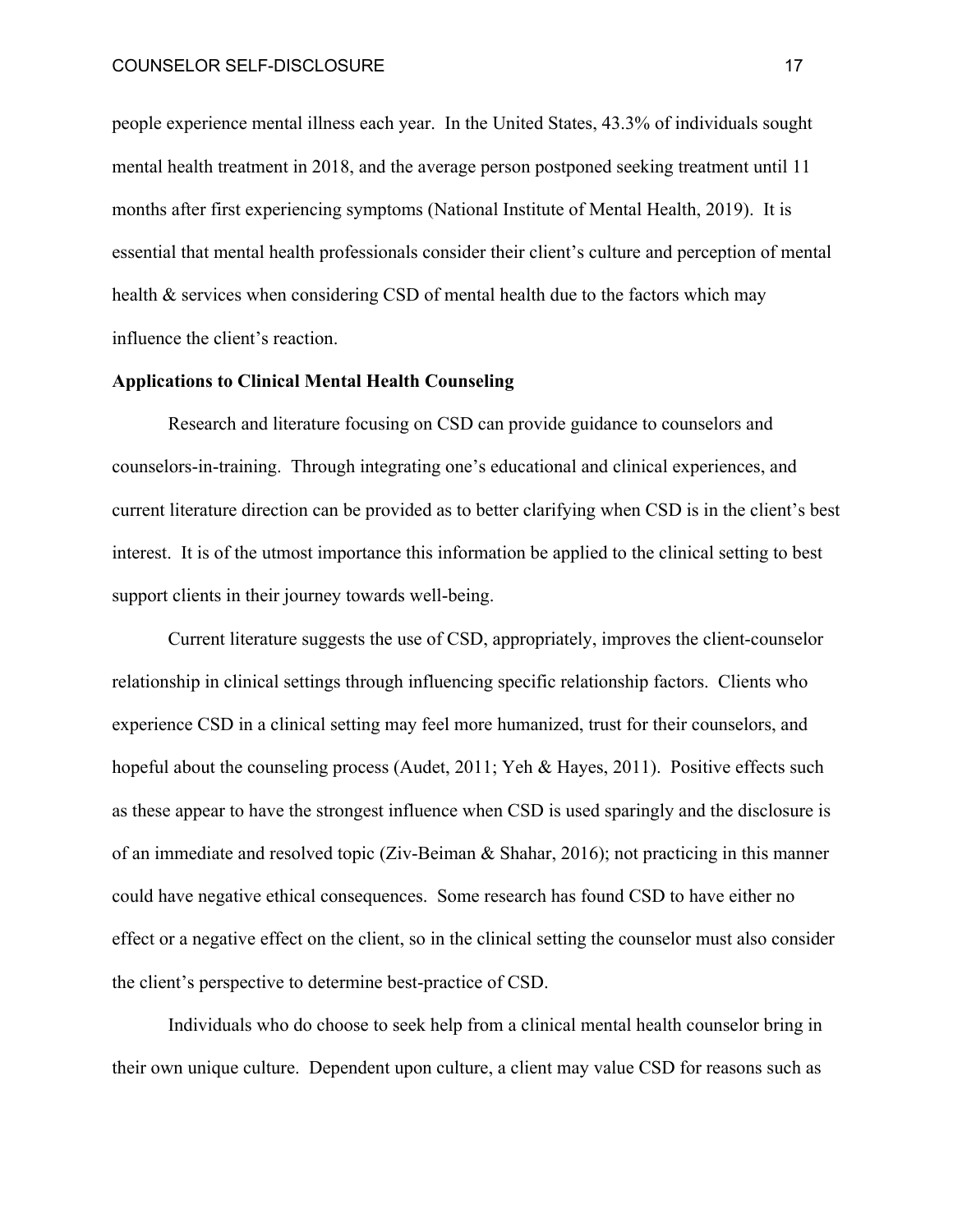increasing trust in their provider and decreasing anxiety about seeking help. The client's culture may also dictate the stigma they feel about experiencing mental health challenges (Armour, 2007). Literature suggests clinical mental health counselors would do best to consider their client's perspective to determine if CSD is a good fit, rather than counselors taking a "one size fits all" approach to CSD.

A special consideration, when discussing CSD, is the disclosure of a clinical mental health counselor's own mental health. Due to the popularity of counselors seeking and receiving mental health services at some time during their life, it may be beneficial for educators and supervisors to regularly broach this specific CSD topic with their students and supervisees. Conversations around CSD of mental health may better prepare clinical mental health counselors for client interactions which may warrant disclosure.

Literature encourages clinical mental health counselors to consider many different aspects and prior experiences with CSD to determine whether or not CSD could be an effective intervention with their clients (Miller & McNaught, 2018). Although novice counselors often do not have a depth of clinical experience to reflect upon, they can consult with other peers, review academic literature, and take the time to learn about what value, if any, their client places upon CSD. CSD research and literature is important to the clinical mental health counseling field because the information gained from publications assists counselors in improving the services they provide to clients.

# **Conclusion**

"Client's best interest" is sometimes left undefined when teaching counselors when and how to appropriately utilize CSD in practice. Due to the vague guidance sometimes provided, novice counselors may under- or over-utilize CSD in their practice until they have clinical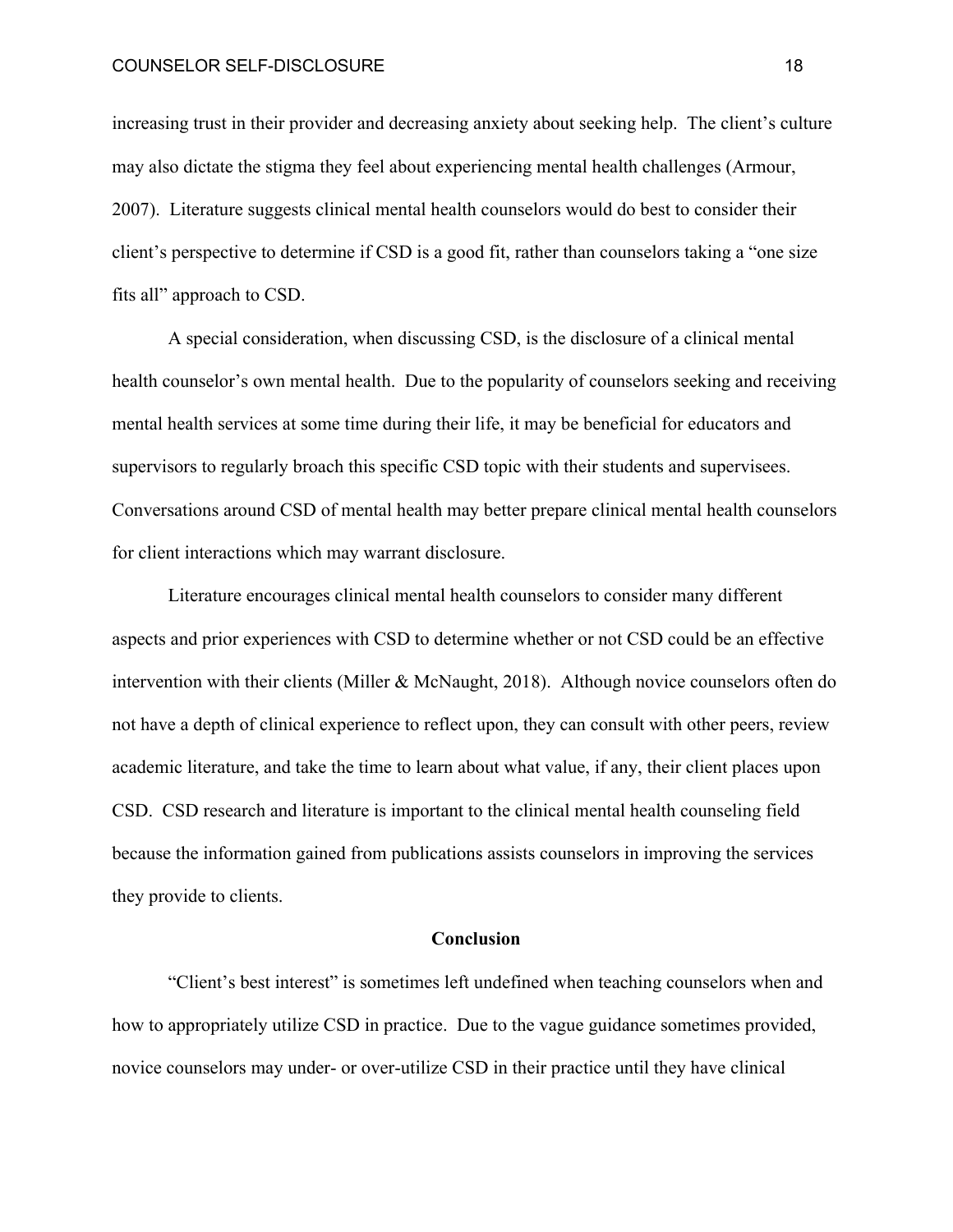experience to incorporate into their decision-making process. Unfortunately, clients could experience adverse effects of an unbalanced CSD practice as the counselor learns how CSD fits into their personal practice.

Current research and literature may provide individuals in the counseling field with direction not currently being received in educational settings. Although there is not an allencompassing, single suggestion for when and how to use CSD, academic publications provide additional guidance to define "client's best interest." Counselors may experience the best response from clients if they practice disclosing immediate and resolved topics at a moderate frequency (Ziv-Beiman & Shahar, 2016). Counselors must also consider their client's culture and identification with the stigma of mental health to determine if CSD is a good-fit for the client as an intervention (Armour, 2007; Knox & Hill, 2016).

Identification with society's stigma of mental health challenges appears to be one of the most important factors for counselors to consider if they would like to use CSD of mental health as an intervention (Elkins et al., 2011). Counselors may experience the most success if they practice CSD of mental health with clients who accept mental health challenges and seeking support for mental health as "normal". As with general CSD, CSD of mental health should only be disclosed if the counselor is discussing an immediate and resolved issue that relates to the client's presenting concerns.

Despite the common ethical concerns with self-disclosure, such as blurring boundaries, research and literature supports the use of CSD is helpful when done correctly. Counselors would do well to educate themselves further on when and how to practice CSD because the effects of the interventions use can be very positive for clients. Increasing conversations and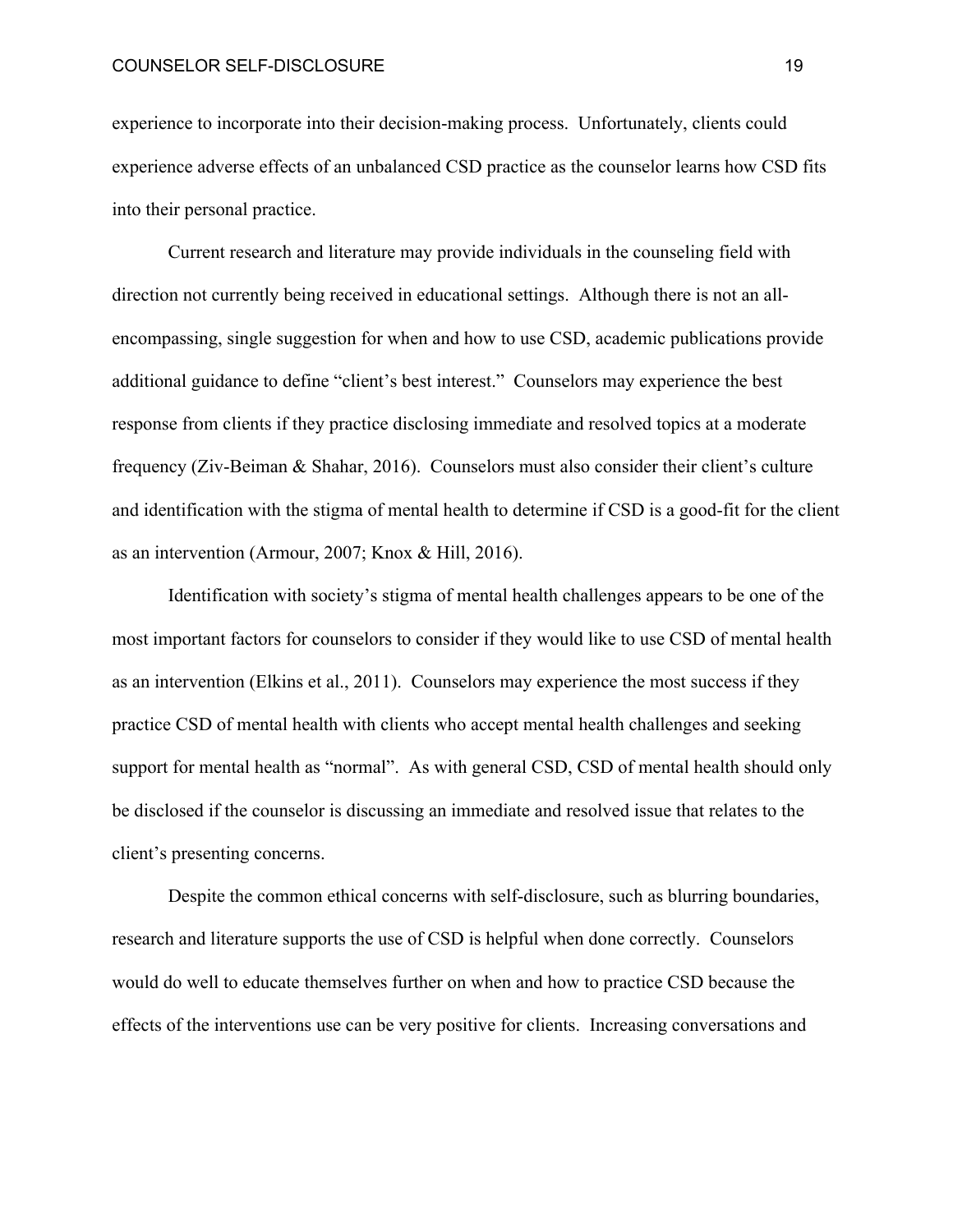education on the topic of CSD could create a greater acceptance of CSD as a clinical intervention, and therefore benefit clients receiving services.

# **Limitations**

Limitations to the topics of CSD and CSD of mental health exist. Due to the limited body of current, scientific research on these topics, it is challenging to compare research results to draw conclusions about the effects of CSD. Additionally, many CSD studies are not conducted in the clinical setting with randomly assigned test-subjects; therefore, the research results may not be valid when applied to a clinical practice. Finally, many types of CSD exist and current research has not focused on all types which counselors may experience in their practice; without existing research we are unsure if general CSD conclusions are applicable to each sub-type. These limitations are concerning because they present a challenge to counselors who are trying to decide if the research results are applicable to their practice.

# **Future Research**

Future research focusing on addressing the gaps and limitations of current research is needed. Scientific, quantitative studies utilizing valid and reliable testing instruments would add a beneficial element to the current body of research. Also, research conducted in the clinical setting, as opposed to surveys, could help the field better generalize results to counseling practices. Adding to the existing body of literature in this way may improve the counseling services being provided to clients and support counselors in utilizing CSD appropriately.

#### **Author's Note**

 The thought of self-disclosing to my clients used to be something that terrified me. As a relatively reserved person, I sometimes struggle to share about myself and would much rather listen to another person's story. In a clinical setting, I was also very concerned about blurring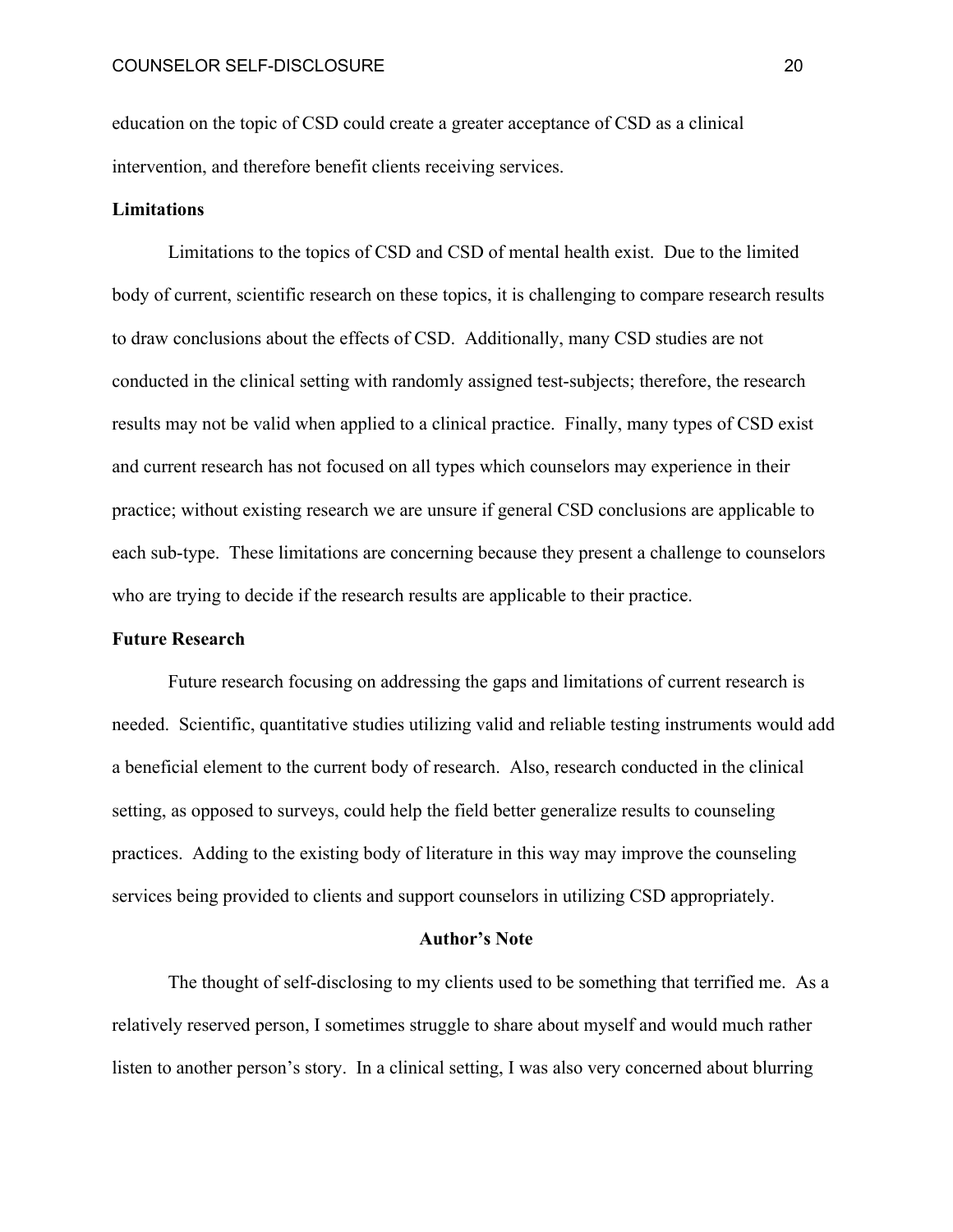boundaries with clients and moving the focus of the session away from them. My assumptions were put to the test when I began practicing counseling skills in the "real world" as a counseling intern.

As I began to build a client caseload, I started to notice all the instances during which I was compelled to self-disclose. There were times when I wanted to intervene with statements like "I think you're worth it" or "I too have experienced (insert experience)". The feeling of wanting to self-disclose in an immediate manner made me curious about the topic of selfdisclosure and wondering if all self-disclosures were "bad." To challenge my initial assumptions about CSD, I wanted to research the topic more and develop this capstone project.

I learned a great deal reading current research and literature about CSD and as I dove further, my curiosity also expanded to CSD of mental health. Knowing myself and other counselors have been faced with mental health challenges, I thought this was an interesting subtype of CSD which I could also learn from. Incorporating what I learned from my research has helped me to better consider if CSD of mental health is something that fits into my counseling style.

Overall, the information and personal growth I have gained through the capstone project process has allowed me to become a more flexible counselor. My assumptions and biases about CSD were challenged and I've been able to better integrate research findings with my personal style. I am very much looking forward to using what I've learned to better serve the folks I counsel in the future.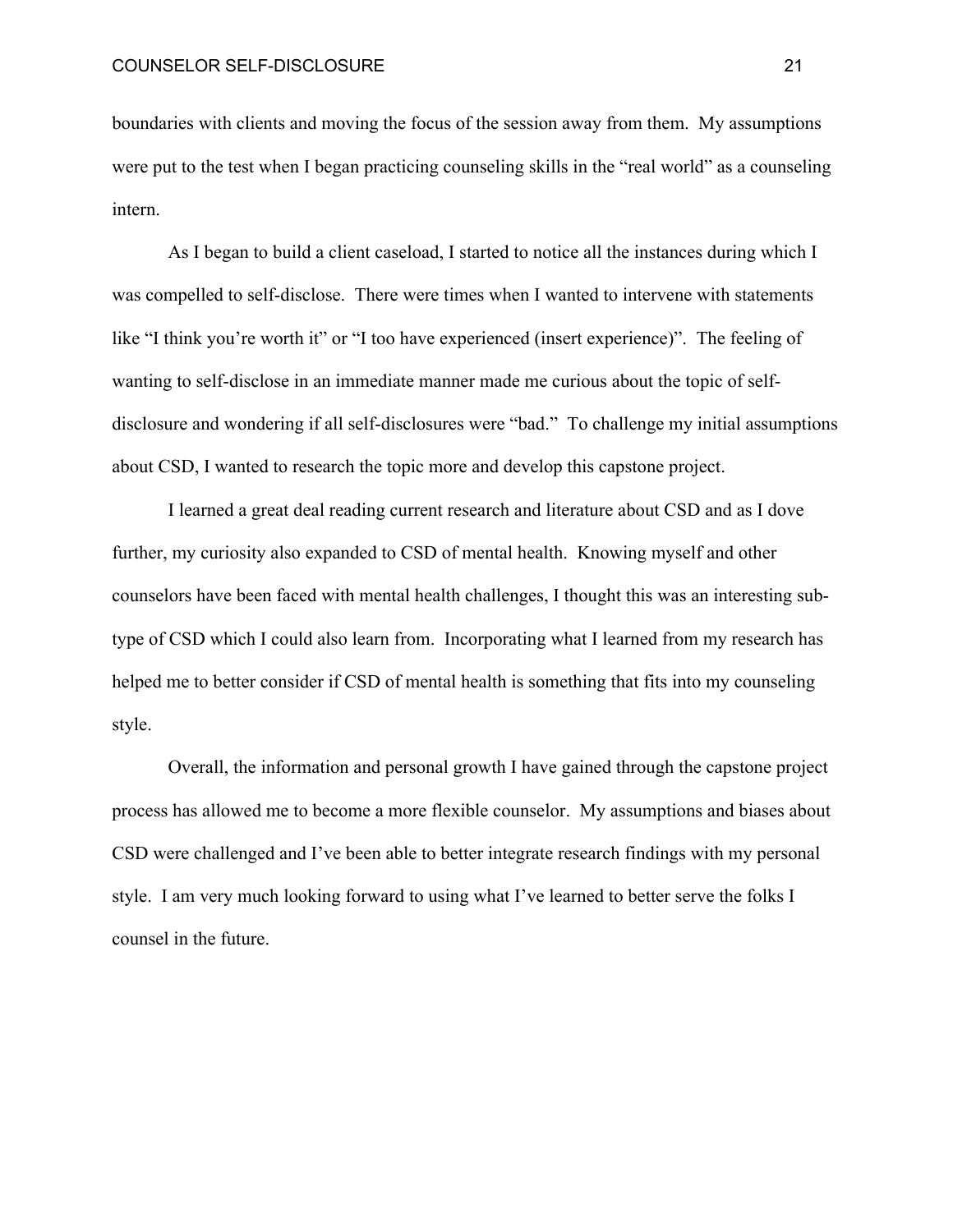## References

- Armour, J. D. (2007). Effects of therapists' personal therapy experience on perceptions and help seeking decisions of potential consumers (doctoral dissertation). http://search.proquest. com.proxy.consortiumlibrary.org/docview/304729980?accountid=14473
- Audet, C. (2011). Client perspectives of therapist self-disclosure: Violating boundaries or removing barriers? *Counselling Psychology Quarterly*, *24*(2), 85–100. https://doi-org. wsuproxy.mnpals.net/10.1080/09515070.2011.589602
- Borden, L. A., Lopresto, C. T., Sherman, M. F., & Lyons, H. Z. (2010). Perceptions of self-disclosing counselors among lesbian, gay, and bisexual individuals. *Journal of LGBT Issues in Counseling*, *4*(2), 54–69. https://doi-org.wsuproxy.mnpals.net/ 10.1080/ 15538605.2010.481958
- Choi, G., Mallinckrodt, B., & Richardson, J. D. (2015). Effects of international student counselors' broaching statements about cultural and language differences on participants' perceptions of the counselors. *Journal of Multicultural Counseling and Development*, *43*(1), 25–37. http://search.ebscohost.com.wsuproxy.mnpals.net/ login.aspx? direct=true&db=eric&AN=EJ1048917&site=ehost-live
- Elkins, A. L., Swift, J. K., & Campbell, K. (2017). Clients' perceptions of personal psychotherapy or counselling for therapists. *Counselling Psychology Quarterly*, *30*(2), 211–224. https://doi-org.wsuproxy.mnpals.net/10.1080/09515070.2016.1196342
- Fox, S. G., Strum, C. A., & Walters, H. A. (1984). Perceptions of therapist disclosure of previous experience as a client. *Journal of Clinical Psychology*, *40*(2), 496–498. https://doi-org.wsuproxy.mnpals.net/10.1002/1097-4679(198403)40:2 <496::AID-JCLP2270400218>3.0.CO;2-9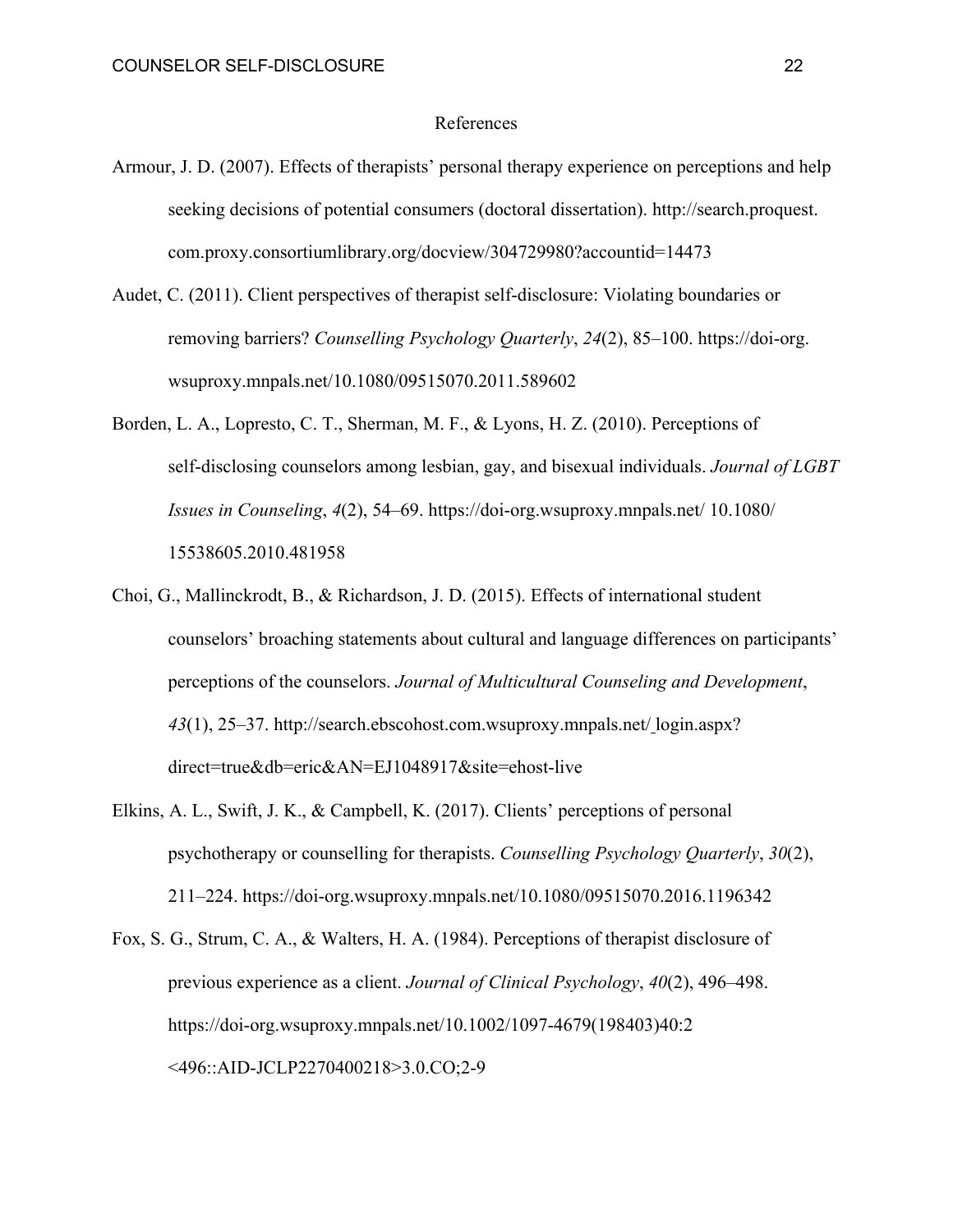- Jeffery, M. K., & Tweed, A. E. (2015). Clinician self-disclosure or clinician self-concealment? Lesbian, gay and bisexual mental health practitioners' experiences of disclosure in therapeutic relationships. *Counselling & Psychotherapy Research*, *15*(1), 41–49. https://doi-org.wsuproxy.mnpals.net/10.1002/capr.12011
- Kim, B. S. K., Hill, C. E., Gelso, C. J., Goates, M. K., Asay, P. A., & Harbin, J. M. (2003). Counselor self-disclosure, East Asian American client adherence to Asian cultural values, and counseling process. *Journal of Counseling Psychology*, *50*(3), 324–332. https://doiorg.wsuproxy.mnpals.net/10.1037/0022-0167.50.3.324
- Knox, S., & Hill, C. E. (2016). Introduction to a special issue on disclosure and concealment in psychotherapy. *Counselling Psychology Quarterly*, *29*(1), 1–6. https://doi-org.wsuproxy. mnpals.net/10.1080/09515070.2015.1095156
- Levitt, H. M., Minami, T., Greenspan, S. B., Puckett, J. A., Henretty, J. R., Reich, C. M., & Berman, J. S. (2016). How therapist self-disclosure relates to alliance and outcomes: A naturalistic study. *Counselling Psychology Quarterly*, *29*(1), 7–28. https://doi-org. wsuproxy.mnpals.net/10.1080/09515070.2015.1090396
- Lokken, J. M., & Twohey, D. (2004). American Indian perspectives of Euro-American counseling behavior. *Journal of Multicultural Counseling and Development*, *32*. http://search.ebscohost.com.wsuproxy.mnpals.net/login.aspx?direct=true&db=eric&AN= EJ699295&site=ehost-live
- Miller, nee J. E., & McNaught, A. (2018). Exploring decision making around therapist self-disclosure in cognitive behavioural therapy. *Australian Psychologist*, *53*(1), 33–39. https://doi-org.wsuproxy.mnpals.net/10.1111/ap.12260